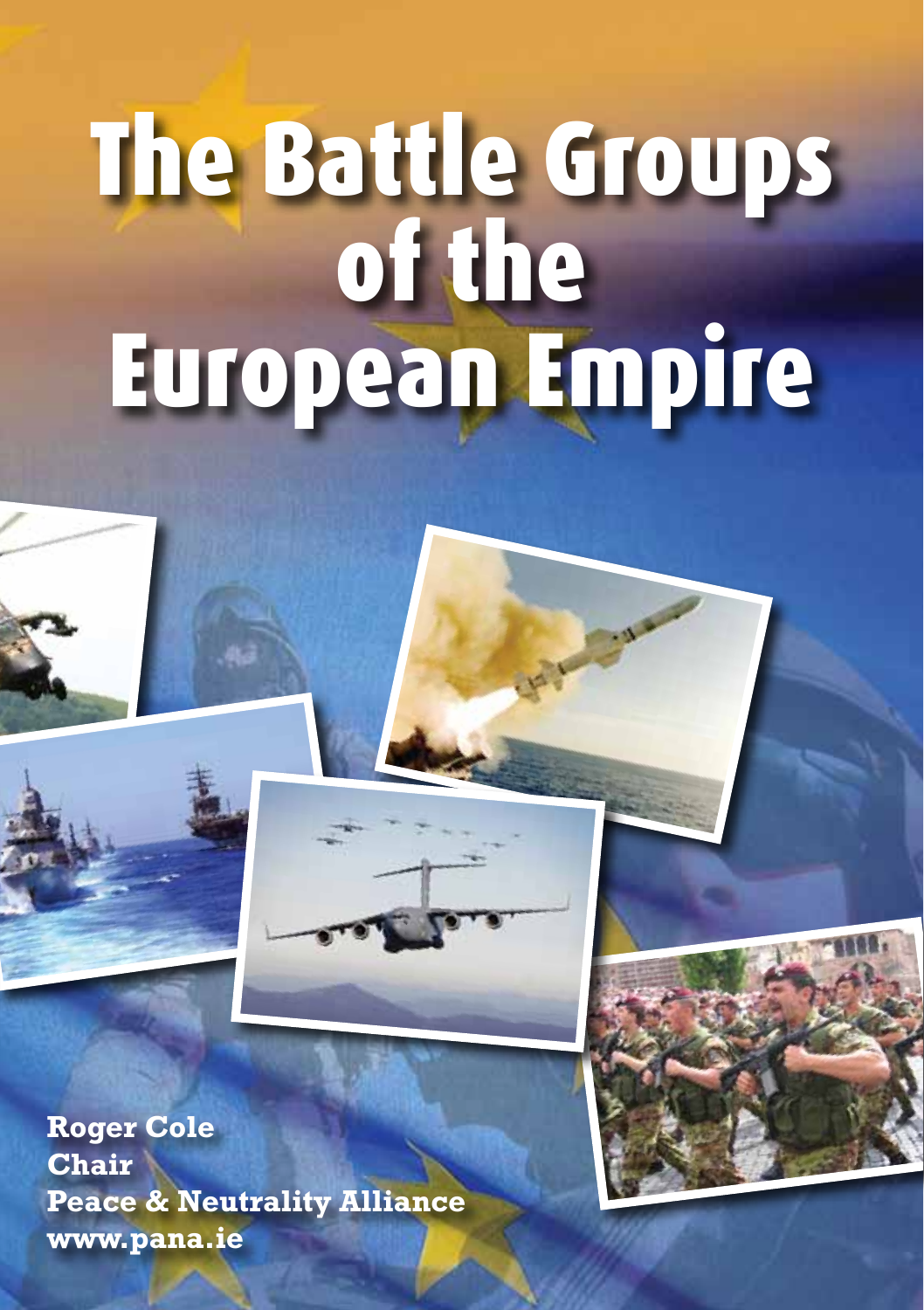## POBLACHT NA H-ÉIREANN

#### THE PROVISIONAL GOVERNMENT OF THE **IRISH REPUBLIC** TO THE PEOPLE OF IRELAND

IRISHMEN AND IRISHWOMEN: In the name of God and the dead generations from which she receives her old tradition of nationhood. Ireland, through us, summons her children to her flag and strikes for her freedom.

Having organised and trained her manhood through her secret revolutionary organisation, the Irish Republican Brotherhood, and through her open military organisations, the Irish Volunteers and the Irish Citizen Army, having patiently perfected her discipline, having resolutely waited for the right moment to reveal itself, she now seizes that moment and, supported by her exiled children in America and by gallant allies in Europe, but relying in the first on her own strength, she strikes in full confidence of victory. We declare the right of the people of Ireland to the ownership of Ireland and to the unfettered control of Irish destinies, to be sovereign and indefeasible. The long usurpation of that right by a foreign people and government has not extinguished the right, nor can it ever be extinguished except by the destruction of the Irish people. In every generation the Irish people have asserted their right to national freedom and sovereignty: six times during the past three hundred years they have asserted it in arms. Standing on that fundamental right and again asserting it in arms in the face of the world, we hereby proclaim the Irish Republic as a Sovereign Independent State, and we pledge our lives and the lives of our comrades-in-arms to the cause of its freedom, of its welfare and of its exaltation among the nations.

The Irish Republic is entitled to, and hereby claims, the allegiance of every Irishman and Irishwoman. The Republic guarantees religious and civil liberty, equal rights and equal opportunities to all its citizens, and declares its resolve to pursue the happiness and prosperity of the nation and of all its parts, cherishing all the children of the nation equally, and oblivious to the differences, carefully fostered by an alien government, which have divided a minority from the majority in the past.

Until our arms have brought the opportune moment for the establishing of a permanent National Government, representative of the whole people of Ireland, and elected by the suffrages of all her men and women, the Provisional Government, hereby constituted, will administer the civil and military affairs of the Republic in trust for the people. We place the cause of the Irish Republic under the protection of the Most High God, Whose blessing we invoke upon our arms, and we pray that no one who serves that cause will dishonour it by cowardice, inhumanity or rapine. In this supreme hour the Irish nation must, by its valour and discipline, and by the readiness of its children to sacrifice themselves for the common good, prove itself worthy of the august destiny to which it is called.

Signed on Behalf of the Provisional Government,

Thomas J. Clarke

Sean MacDiarmada P. H. Pearse James Connolly

Thomas McDonagh Eamonn Ceannt Joseph Plunkett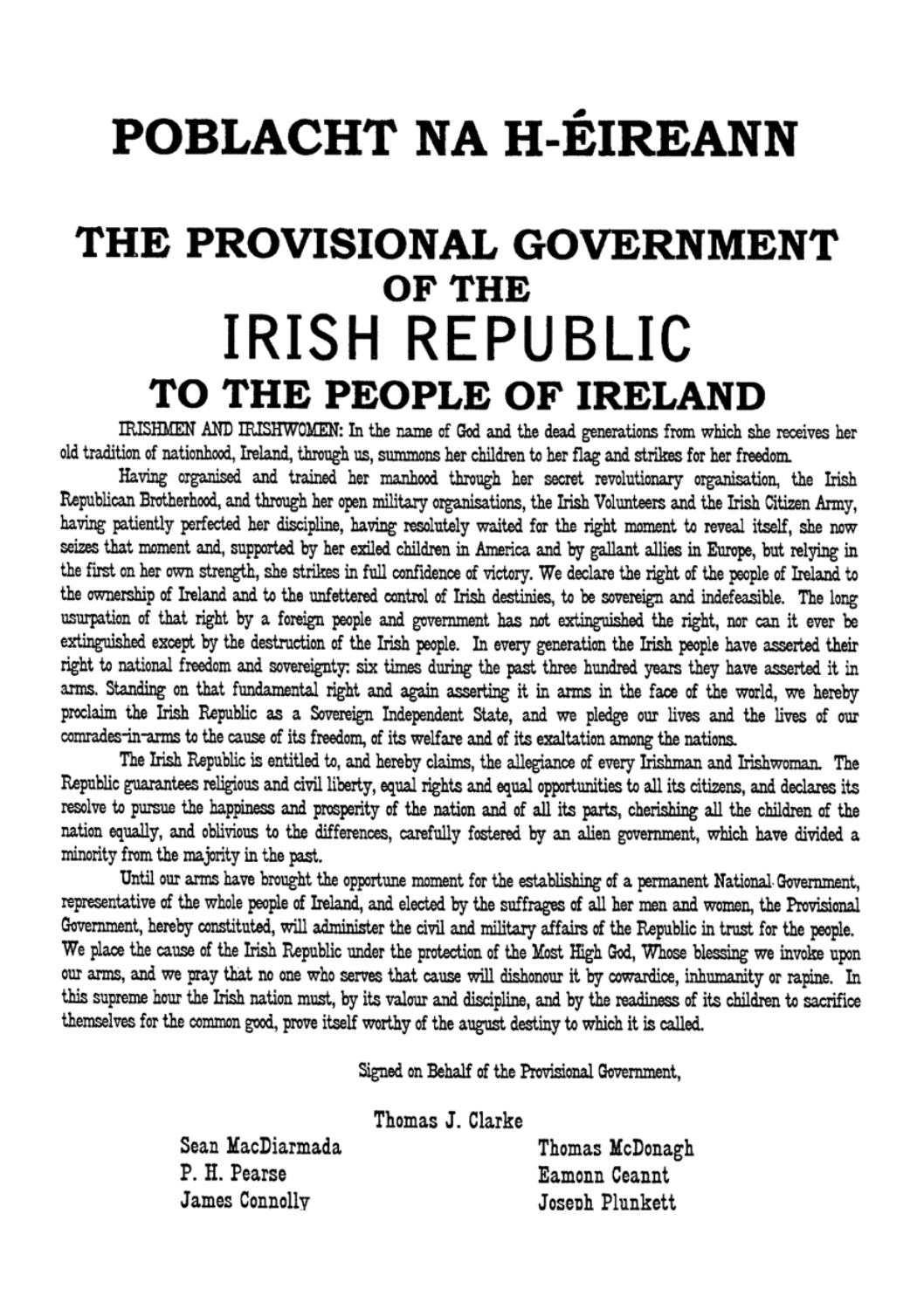## **Contents**

| THE ORIGINS OF THE EUROPEAN EMPIRE        | Page 4  |  |
|-------------------------------------------|---------|--|
| THE ARMY OF THE EUROPEAN EMPIRE           | Page 6  |  |
| THE GROWTH OF THE EU BATTLE-GROUPS        | Page 7  |  |
| The Irish Historical Traditions           | Page 10 |  |
| THE "TRIPLE LOCK"                         | Page 11 |  |
| THE NORDIC BATTLE GROUP                   | Page 13 |  |
| THE GERMAN-LED EU BATTLE GROUP            | Page 14 |  |
| NATO AND THE EU BATTLE-GROUPS             | Page 17 |  |
| THE EU CONSTITUTION / LISBON TREATY       | Page 19 |  |
| MILITARY STRUCTURED COOPERATION           | Page 20 |  |
| THE EXPANSION OF THE PETERSBERG TASKS     | Page 21 |  |
| THE EUROPEAN DEFENCE AGENCY               | Page 22 |  |
| THE MUTUAL DEFENCE AND SOLIDARITY CLAUSES | Page 23 |  |
| <b>ANOTHER EUROPE IS POSSIBLE</b>         | Page 24 |  |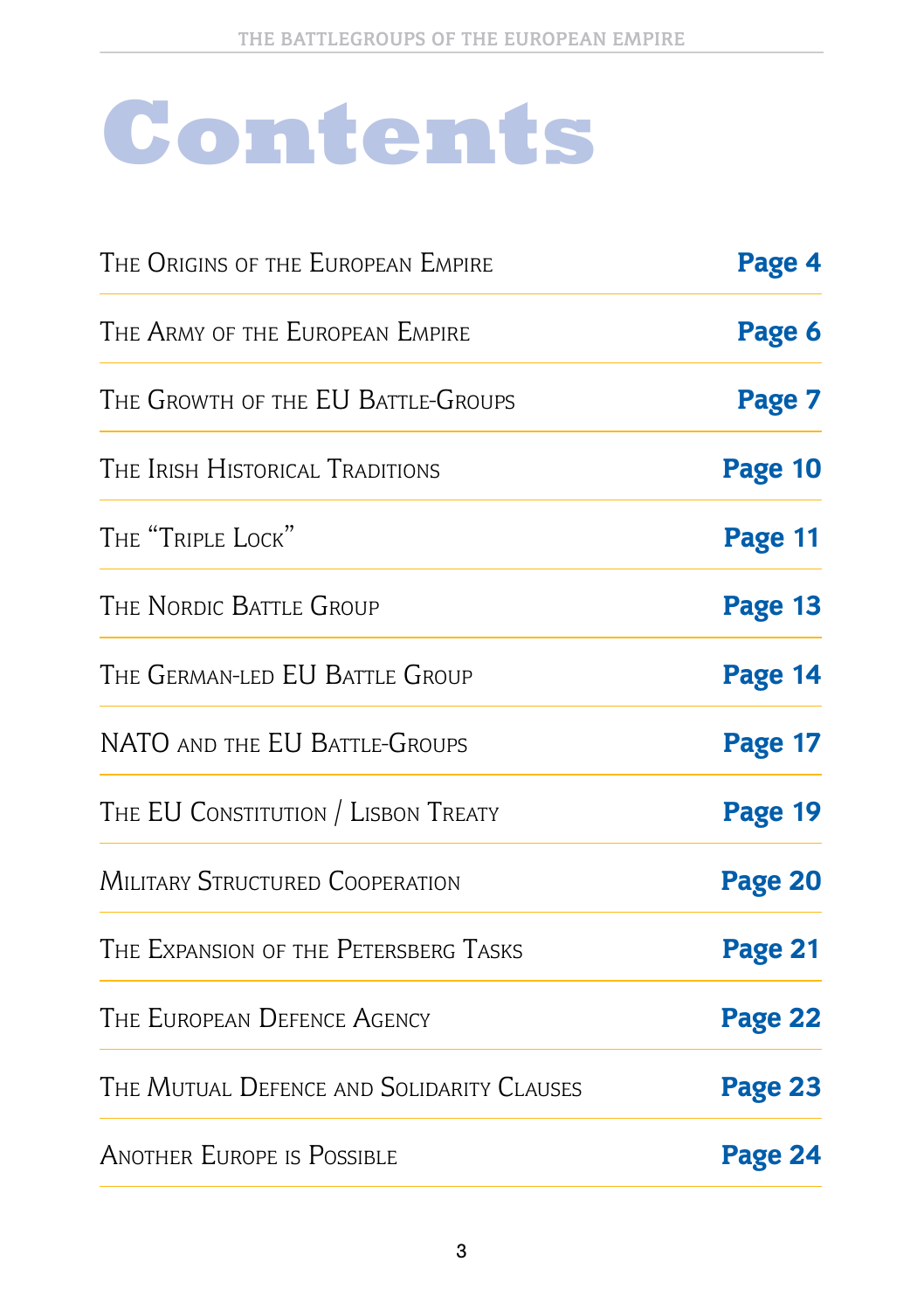## **Origins of the European Empire**

The European conquest of the world, begun by the Portuguese in the second half of the 15th century, came to an end at the second half of the 20th century. The collapse of the European Empires – British, Belgian, Dutch, German, Italian, Portuguese and Spanish - could not be reversed, and the ruling elites of these states were well aware of this new reality. To restore their lost imperial power, they knew that they would first have to work together to create a new European Empire. They began that process by creating the European Economic Community which steadily, via European treaty after treaty transferred economic, political, legal and military power away from the peoples of Europe and their national democratic states to the European Institutions: the EU Council of Ministers, the EU Commission, the EU Parliament and the EU Court of Justice. They knew what they were doing. As the EU Commission President, Romano Prodi said on the 13/2/01 to the EU Parliament: *"Are we all clear that we want to build something that can aspire to be a world power?"*

At a press conference on Strasbourg on the 10/7/2007 EU Commission President Barosso said: *"Sometimes I like to compare the EU as a creation to the organisation of Empire. We have the dimensions of Empire."*

A key part of that process was the willingness of the political elite and their corporate media to deny that what those political forces that sought to defend national democracy were saying about the inevitable outcome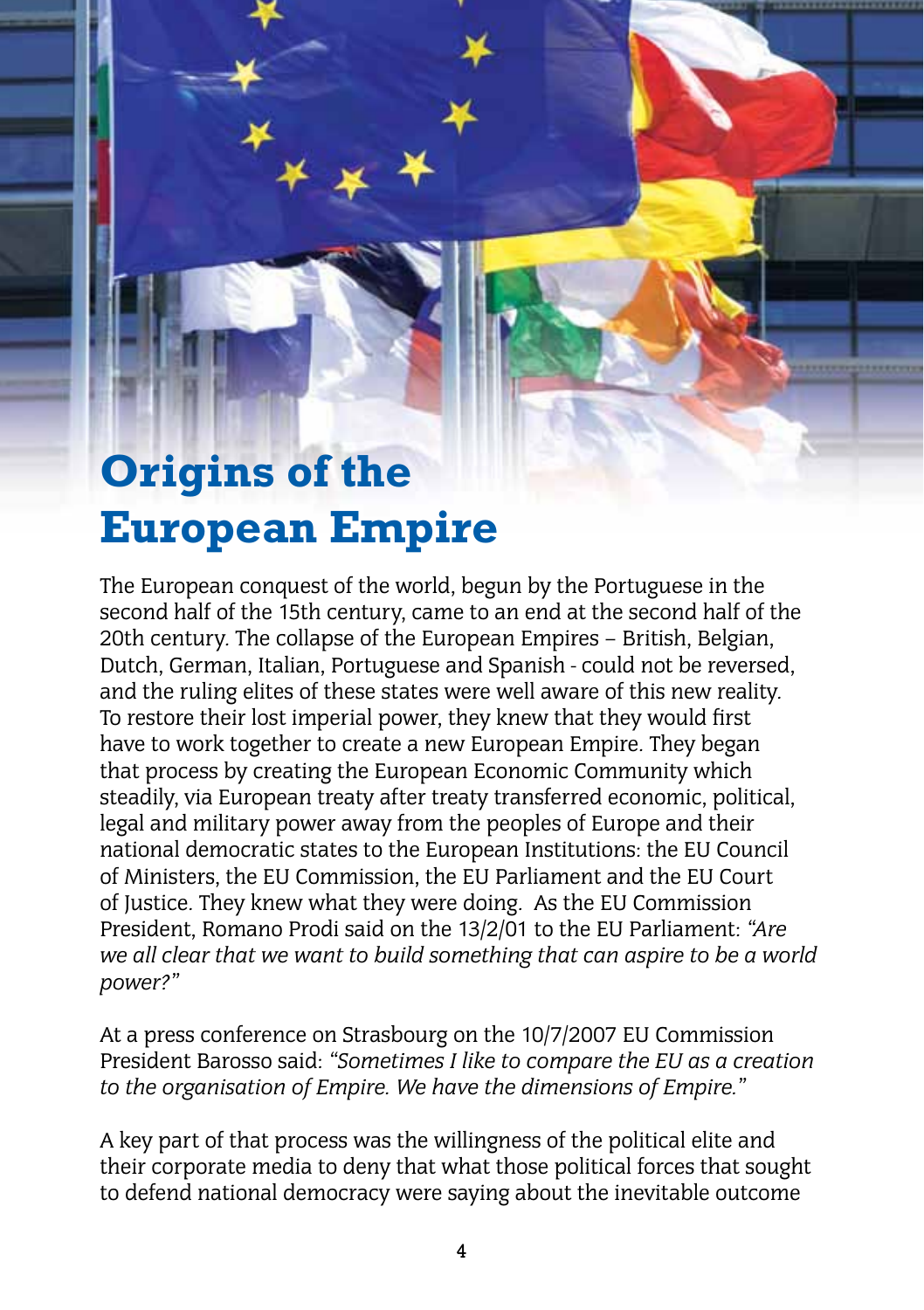was true. When, for example, Ireland joined the European Economic Community in 1972, the government published a White Paper which specifically stated that entry into the EEC would not affect the long established tradition of Irish neutrality which, as we now know, has been totally destroyed.

The Single European Act in 1986 ensured European common foreign policy provisions became a part of European Law. When the Irish Supreme Court decided in its Crotty judgement that the Irish people had to be consulted by way of referendum, before a slice of sovereign Irish power was transferred to European institutions, it was the area covering the transfer of power over foreign policy that it decided was the key factor. The Court decided that Irish State power to determine its foreign relations was held in trust from the people and the Irish government could not transfer such power to European institutions unless they gained the consent of the people through a referendum. This meant that every time power was transferred from their own democratic institutions to EU institutions, they had to be consulted via a referendum unlike all the other EU states where such sovereign power rests with the political elite's state. The fact that the Irish Constitution ensured such sovereign power resides with the Irish people is one of the most valuable gains achieved as a consequences of our long struggle against Imperialism.

The Amsterdam Treaty in 1992 added defence policy provisions, thus expanding the EU's Common Foreign and Security Policy to include Defence. In June 1999 the EU established the Political and Security Committee consisting of the member states' ambassadors to the EU and the Military Committee consisting of the member states' Chief of Defence Staffs to advise the PSC on military issues.

In December 1999 the EU agreed to establish an EU military capability target know as the Helsinki Headline goal. The goal included the creation of an EU Rapid Reaction Force of 50-60,000 soldiers with a selfsustaining military capacity including intelligence, air, naval and combat support units capable of deployment within 60 days in any region up to 6,000 km from the borders of the EU for up to a year.

In practice the EU states lacked the capacity to do so as most of their military was already allocated to NATO. The proposed EU RRF lacked the necessary strategic air force to carry these 60,000 soldiers 6,000 km as well as the required air-to-air refueling planes. Yet despite the fact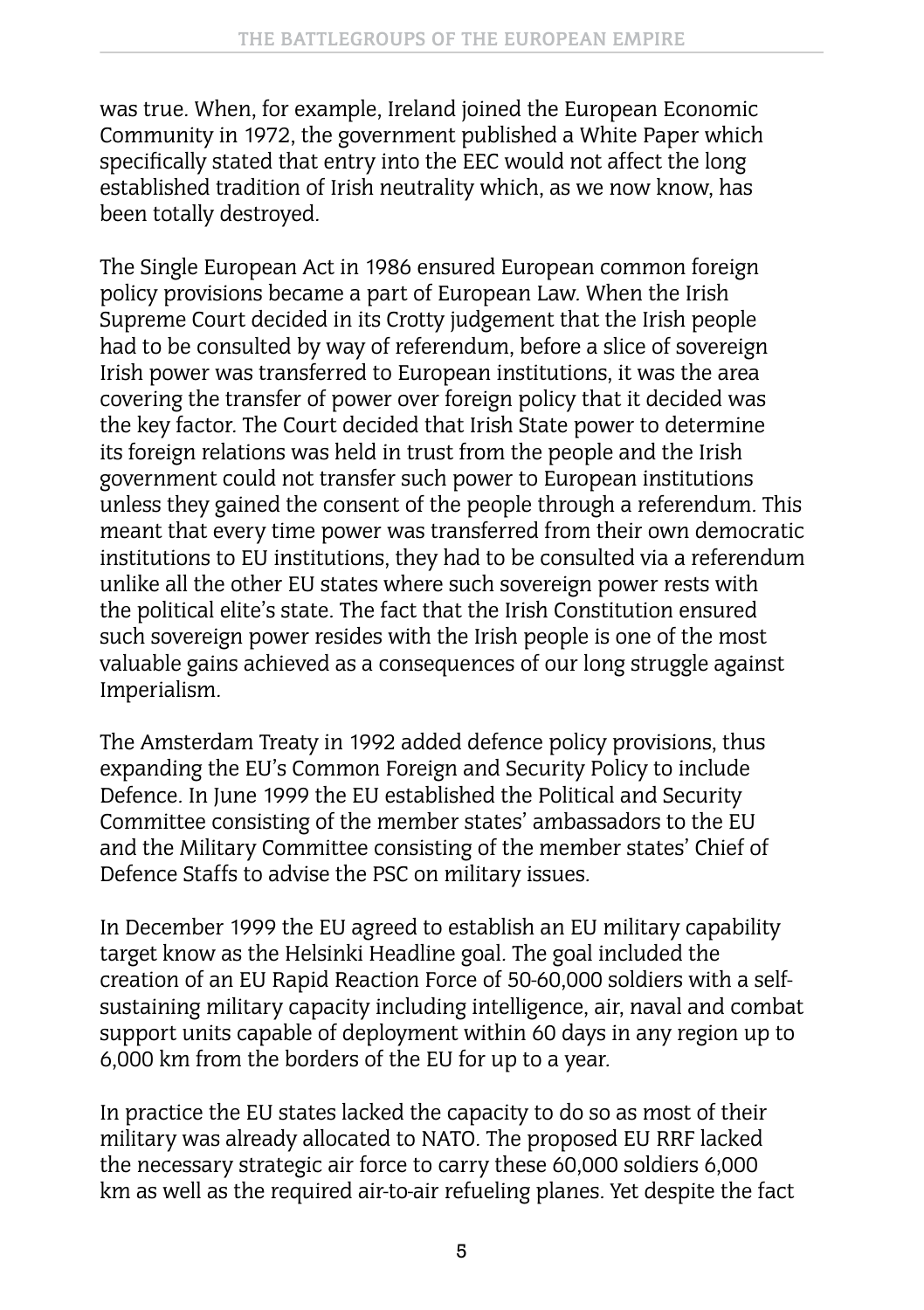that the RRF was not ready in December 2001 the EU declared itself to be "militarily operational".

Since this was not actually true, at the Franco-British military Summit in Le Touquet in February 2003, it was first suggested that smaller EU Battle Groups should be created. The EU leaders at the London summit in November 2003 agreed to their formation.



### **The Army of the European Empire**

*"We have a shared currency but no real economic or political union. This must change. If we were to achieve this, therein lies the opportunity of the crisis….. and beyond the economic, after the shared currency, we will perhaps dare to take* 

*further steps, for example for a European Army."* German Chancellor Angela Merkel, Kalspreis speech, Aachen, 13/5/2010

The call for the creation of a European Army was part of the German CDU/FDU government's programme agreed in 2009. A European Empire needs an army of its own. The demand for such an army has widespread support not only among the political elite in Germany such as the SPD, but throughout the EU States including Ireland. Since the same political elite is responsible for the economic crisis caused by its neo-liberal capitalist system that has resulted in millions of people throughout the EU facing massive and growing poverty and destitution, their call of a European Army might not be popular with the peoples of Europe. The purpose of this pamphlet is to make the case against European Imperialists and their European Army.

The steady destruction of national democracy in all the states of the EU in treaty after treaty, as more and more power is transferred to EU institutions, is leading to the creation of a centralised, militarised, neoliberal imperial Superstate. The capstone of this process was the EU Constitution/Lisbon Treaty. An EU political caste has developed whose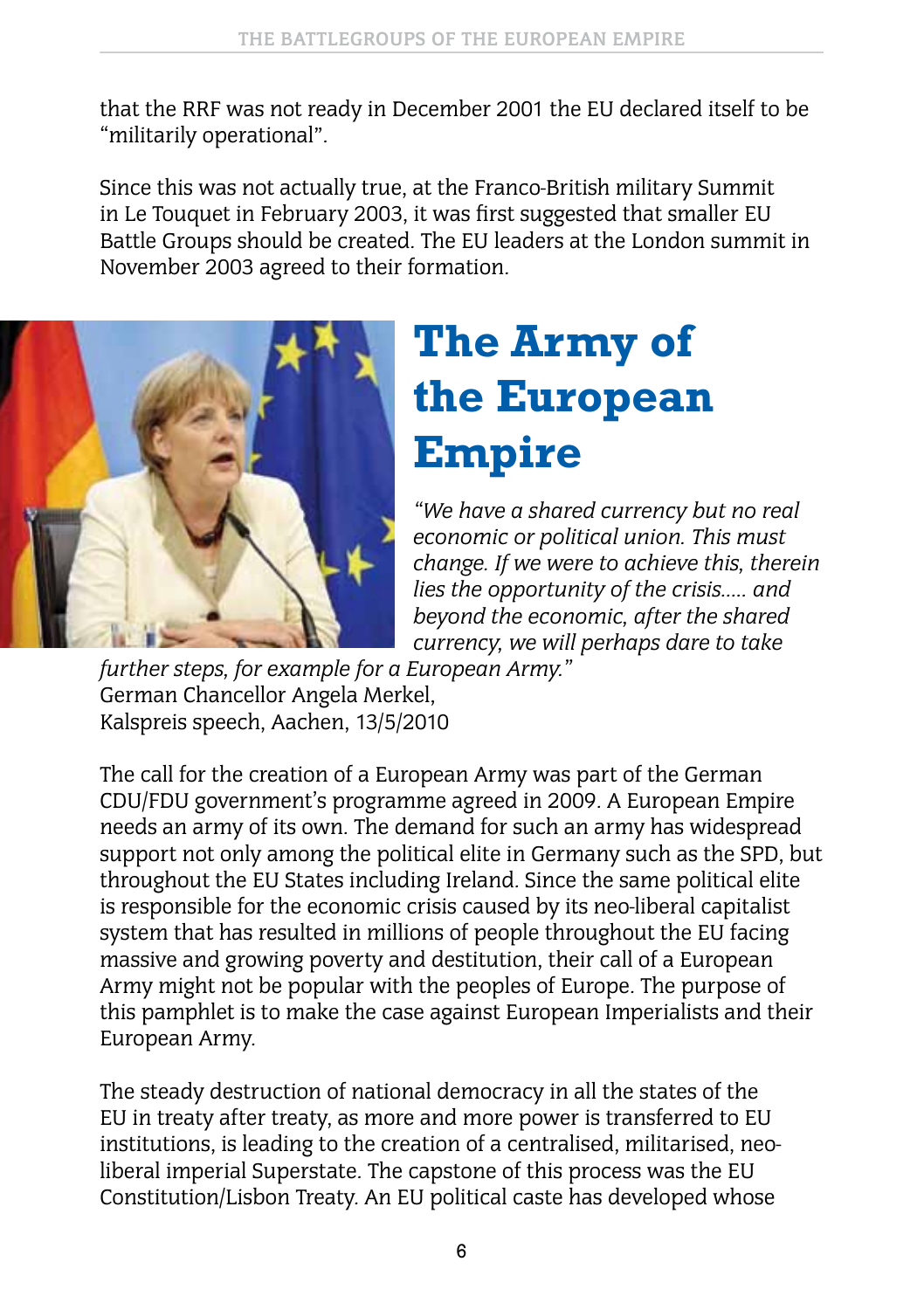primary loyalty is not to the people from whom they get their mandate, but their Empire.

If it is to be defeated, those political forces throughout the EU that seek an alternative vision of Europe, a social and democratic Europe, a Partnership of independent democratic states, without a military dimension, need to work together to build it. Since all the Empire Loyalists offer is perpetual austerity and perpetual war, the need to build such an alternative alliance centered on the European Left is not only an absolute necessity, but is clearly emerging as a real option as the EU elite's vision cracks under the strain of perpetual wars and austerity. For PANA, the key issue in deciding which political forces are for or against imperialism, is their attitude to the militarisation of the EU and NATO.

The Peace & Neutrality Alliance, since its foundation in 1996, has campaigned for such a Social Europe by advocating the right of the Irish people to their own independent Irish foreign policy, with positive neutrality as its key component, pursued primarily through a reformed United Nations. Our focus has been to oppose the growing military dimension of the EU and its links with NATO. Our analysis is reflected in articles published on our website ( www.pana.ie ). We have also played a role in helping to create a broader alliance that also covers democracy and economic issues via the Campaign Against the EU Constitution/Lisbon Treaty, now renamed the Campaign for a Social Europe ( www.campaignforasocialeurope.org).

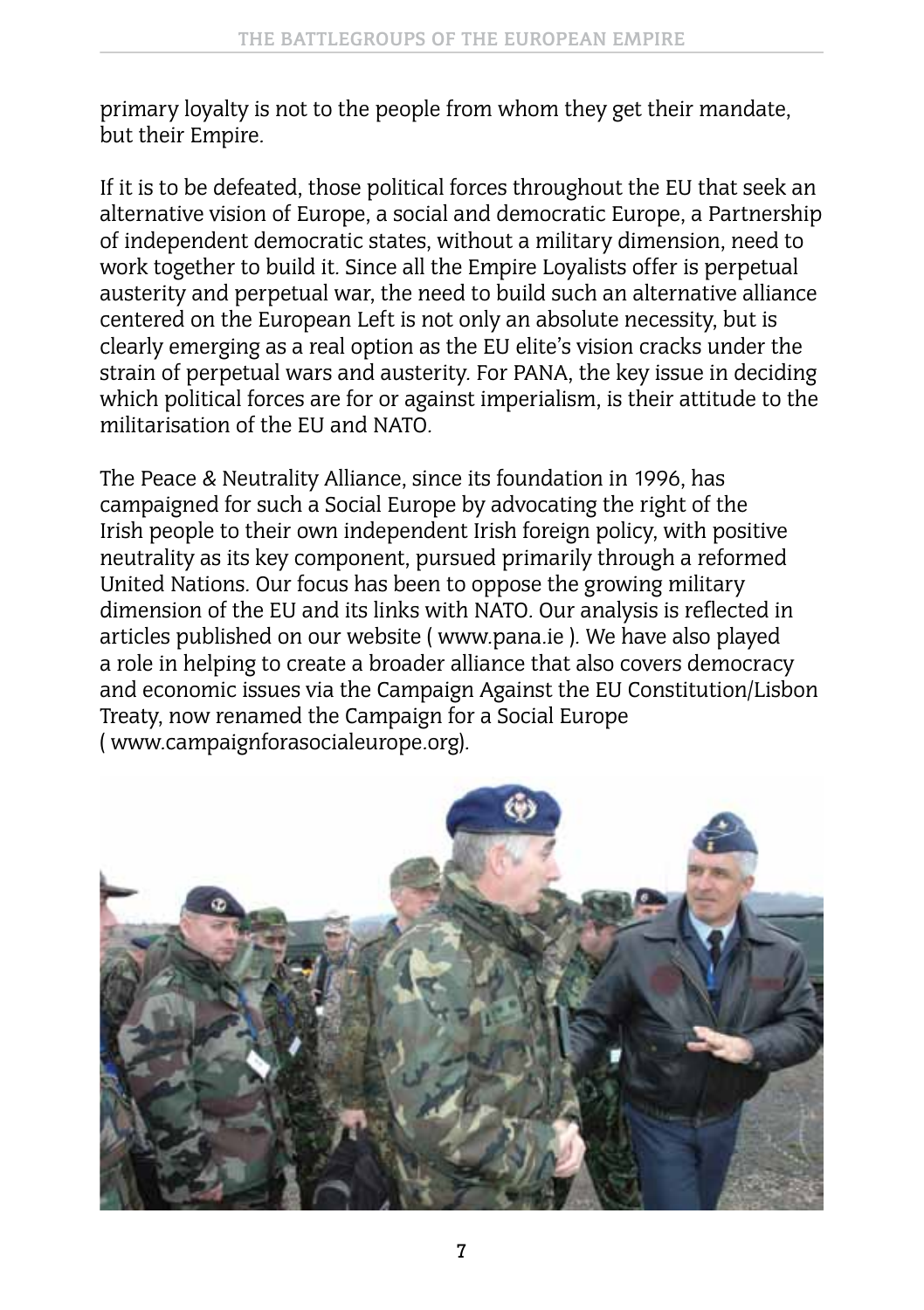#### **The Growth of the EU Battle Groups**

It was initially agreed that thirteen Battle Groups would be established with 1,500 combat soldiers each. To allow for back up and rotation, there have to be seven to nine soldiers for each combat soldier, so each Battle Group was in effect a military force of at least 12,000 troops. The number of Battle Groups has since been increased to eighteen and their size increased to over 3,000. As two are made ready every six months, this means that the EU now has an armed force of well over 50,000 troops ready to be sent anywhere in the world given five days notice. The decision to deploy them is to be made by the EU Council of Ministers.

Each Battle Group, having being been sent to a war zone, has the authority and is given the financial resources to stay in the war zone for up to 120 days. Since each Battle Group can be deployed anywhere in the world, they have to be able to operate in hostile environments including deserts, mountains and jungles, so they have to have a high degree of training, equipment, command structures and planning units.

They also have to be trained to prepare for being an advanced guard for an even larger military force. It has to be: *"the minimum military, credible, rapidly deployable, coherent force package capable of acting alone, or for the initial phase of larger operations".*

Each Battle Group consists of at least a: Force Headquarters Force Commander and Staff Mechanised Infantry Battalion Battle Group Commander with Staff Three Mechanised Infantry Companies Logistic Company Fire Support Company (Mortars/light Artillery) Combat Engineering Platoon Air Defence Platoon Reconnaissance Company Intelligence Platoon Helicopter Support Unit Medical Service Platoon Military Police Platoon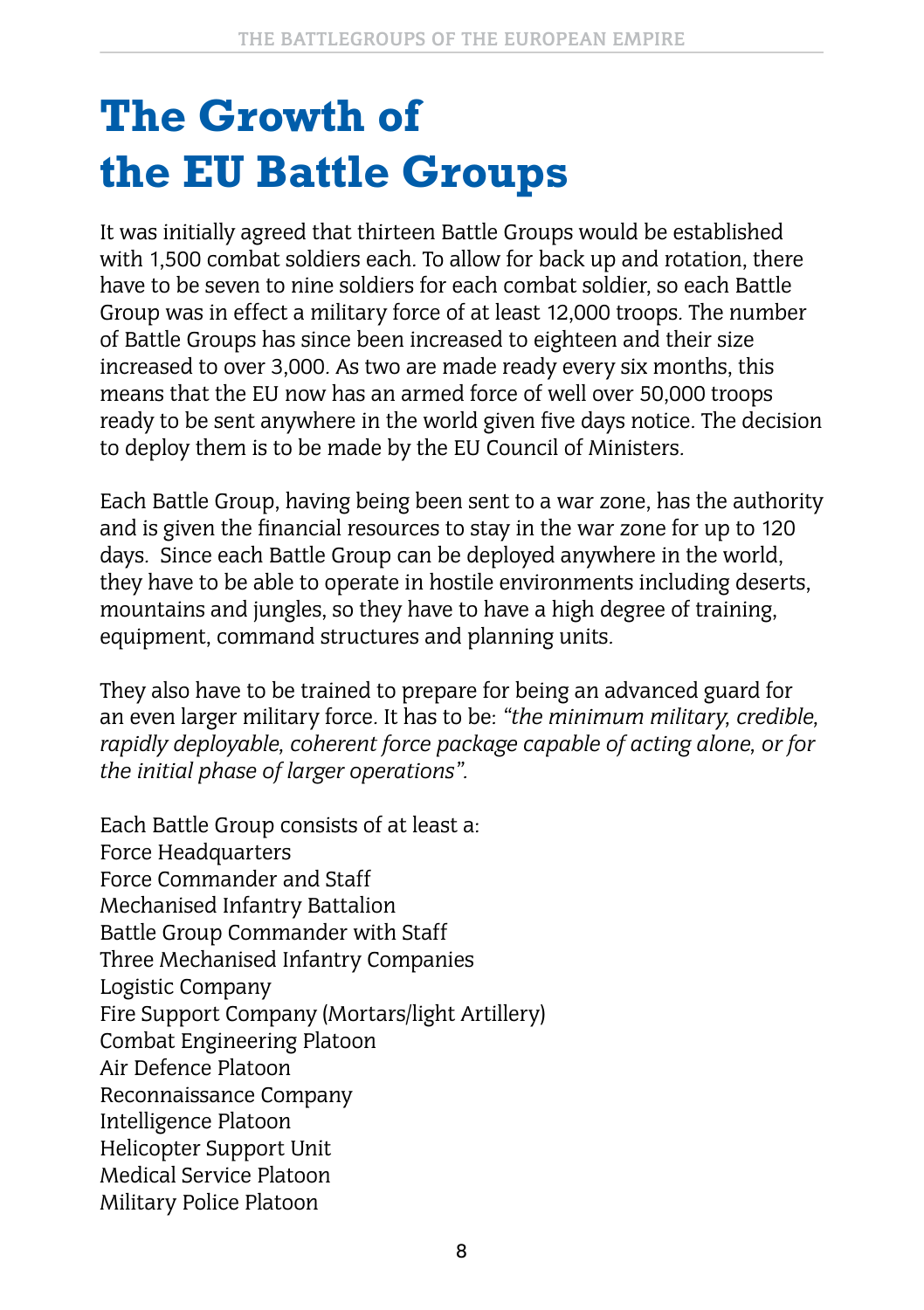Each of the mechanised infantry companies is expected to be sent to war with 10-12 combat vehicles armed with 30-90mm cannons, supported with 6-9 light howitzers or 120mm heavy mortar systems, anti-tank missiles, air defence systems and helicopters gunships.

Since the Battle Groups have doubled in size from the 1,500 originally envisioned, these are formidable and heavily armed troops and it should be assumed the EU will continue to increase their size. They are not there to help civilians affected by floods and natural disasters. They are armed

and trained to go to war and kill the enemy.



As Jaap de HoopScheffer, a Secretary General of NATO said: *"EU Battle Groups could be used to go to war. Why did the EU create the Battle Group? It is not just to help rebuild a country. The Battle Groups are not there for building schools. We shouldn't think the EU is for soft power and NATO for tough power."*

The Battle Group formations agreed to so far include:

- 1. French-Belgium
- 2. Germany, Netherlands, Finland
- 3. Italian, Hungary, Slovenia
- 4. Greece, Bulgaria, Cyprus, Romania
- 5. Sweden, Finland, Estonia, Norway
- 6. Spain, France, Portugal, Germany
- 7. Germany, France, Belgium, Luxembourg, Spain
- 8. UK
- 9. Italy, Spain, Greece, Portugal
- 10. Greece, Bulgaria, Romania, Cyprus
- 11. Czech Republic, Slovakia
- 12. France, Belgium, Luxembourg
- 13. Poland, Germany, Lithuania, Latvia, Slovakia
- 14. UK, Netherlands
- 15. Italy, Romania, Turkey
- 16. Spain, France, Portugal
- 17. Netherlands, Germany, Finland, Austria, Lithuania
- 18. Sweden, Finland, Estonia, Norway, Latvia, Ireland
- 19. Greece, Bulgaria, Cyprus, Romania, Ukraine
- 20. Portugal, Spain, France, France, Italy, EURFOR
- 21. France, Belgium, Luxembourg
- 22. Italy, Slovenia, Hungary
- 23. Germany, Austria, Czech Republic, Croatia, FYRM and Ireland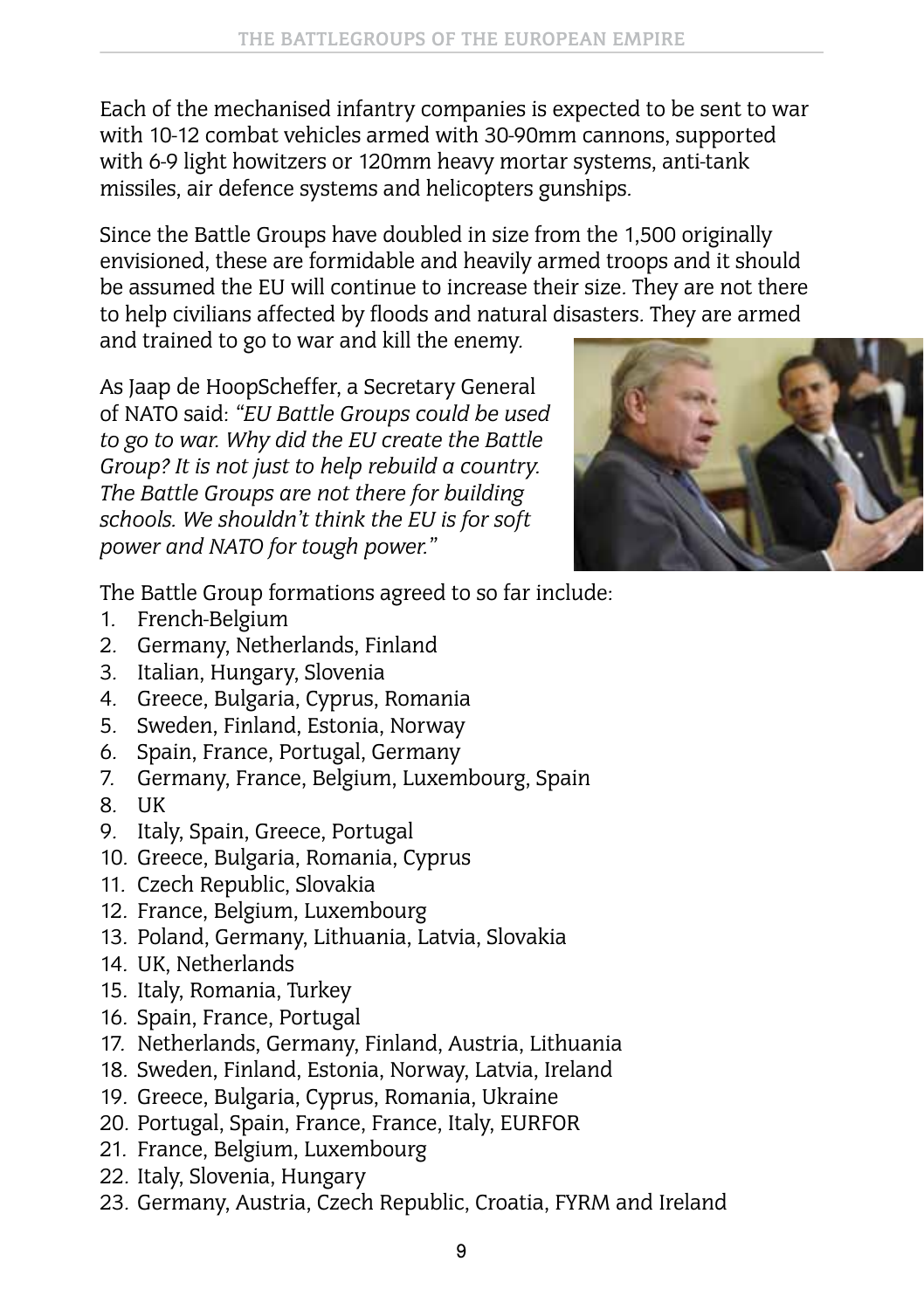When troops from a number of countries take part, one county takes the lead role and provides the Commander and most of the troops. One of the outcomes has been to ensure that officers and soldiers from different countries get to know each other and learn to work together, creating over time a growing number of military that develop a European, as distinct from a national, sense of identity within a military framework, a crucial process in the formation of a European Empire.

However, just like with the Euro, it is possible to be a member of the EU and not support or participate in its militarisation via the Battle Groups. Neither Malta, because it has neutrality enshrined into its constitution, nor Denmark, take part. In the case of Denmark, the people voted against the Maastricht Treaty and gained a number of major concessions. These included a legally binding Protocol added to the Amsterdam Treaty and subsequent treaties that excluded Denmark from paying for, or involvement with, the militarisation of the EU.

The first treaty PANA campaigned against was the Amsterdam Treaty. Our key position was that a similar Protocol also be applied to Ireland, along the following: *"With regard to measures adopted by the Council in the fields of Article J3(1) and J7 of the treaty of the European Union, Ireland does not participate in the elaboration and the implementation of decision and actions which have defence implications, but will not prevent the development of closer cooperation between member states in this area. Therefore Ireland shall not participate in their adoption. Ireland shall not contribute to the financing of the operational expenditure arising from such measures."*

This has remained the central campaign position of PANA in every subsequent treaty referendum.

### **Irish Historical Traditions**

PANA is part of a deeply rooted historical tradition. In 1790, Theobald Wolfe Tone in his first political pamphlet, "The Spanish War", advocated Irish neutrality and independence. James Connolly, Arthur Griffith and Countess Markievicz founded the Irish Neutrality League in 1914. Since the 1790s there have always been people, from the United Irishmen to the Fenians who advocated Irish independence, democracy and neutrality. Throughout that same period however there was also another strong tradition which supported British imperialism. But this tradition, defeated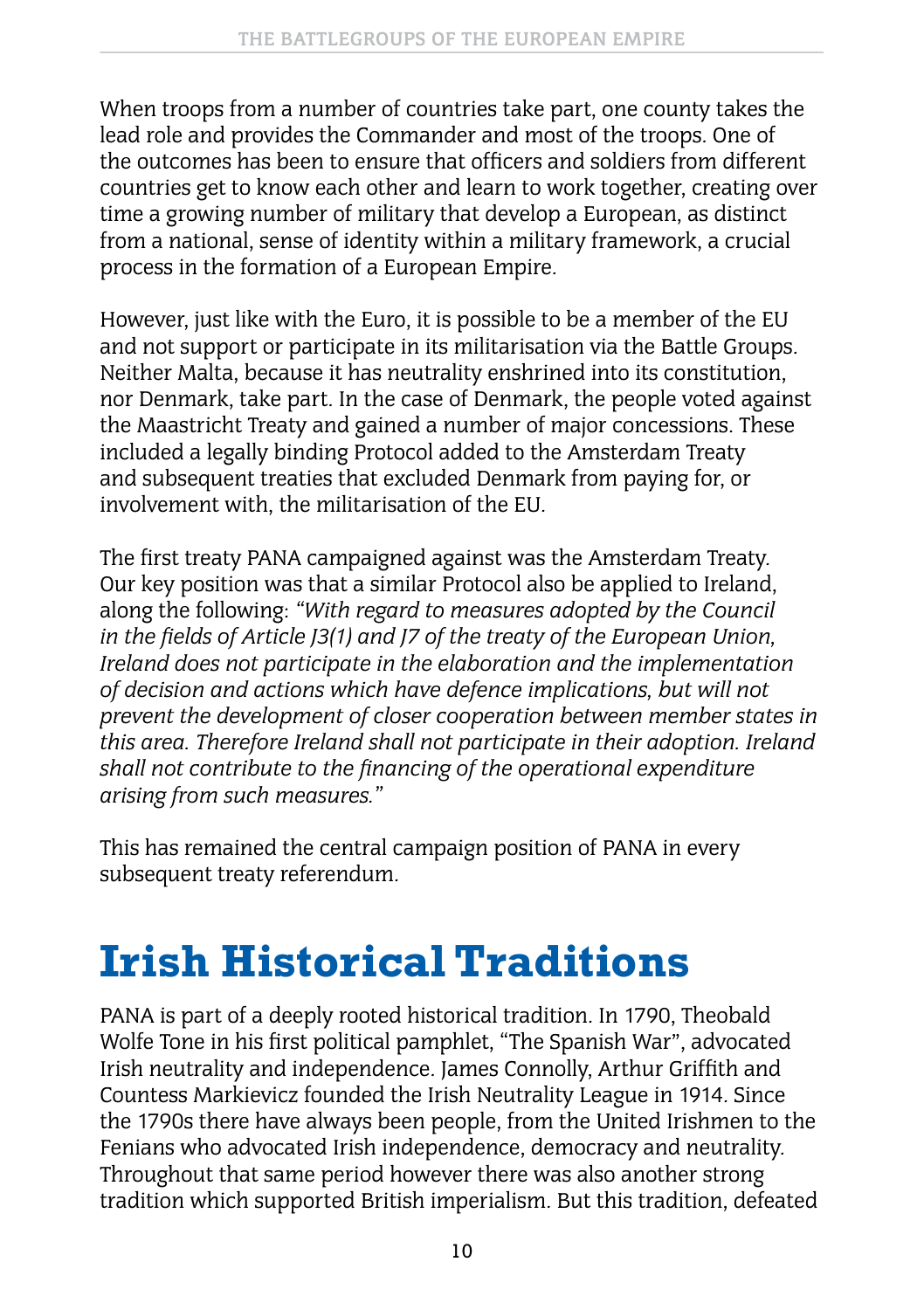

as the dominate ideology in most of Ireland as a consequence of the 1916 Rising and our national war independence which ensured our neutrality in World War 2 and non membership of NATO, did not go away. It just waited in the long grass for its time to come again. However the fall of the British Empire meant that the return to it was not an option, so they turned instead to the emerging European Empire.

The major political parties, Fianna Fáil and Fine Gael, decided to gradually dismantle and destroy the values of Irish independence, democracy and neutrality. As far as they were concerned, the Irish Defence Forces were to become part of the regiments of the emerging European Empire via the EU Battle Groups. They totally supported the restoration of the militarist ideology that inspired British Imperialism, not only by supporting the EU Battle Groups but also the integration of the EU military with the US military via NATO. Examples of this process include their decision to join NATO's PfP without the promised referendum and voting against a Bill to enshrine neutrality into the Constitution.

However, above all other decisions that endorsed the restoration of imperialism as Ireland's domination ideology, was the decision to support and participate in the US/UK invasion, conquest, and occupation of Afghanistan and Iraq by allowing millions of US troops land in Shannon Airport in total contravention of the 1907 Hague Convention on neutrality. An indication of the total shallowness of the Labour Party's alleged support for the values of its founder James Connolly was that on becoming part of the FG led government it immediately changed its policy and supported the use of Shannon Airport by the US, the participation of Irish troops in the Afghan War, the NATO conquest of Libya, and sanctions on Iran, as well as Irish Army participation in the German-led Battle Group.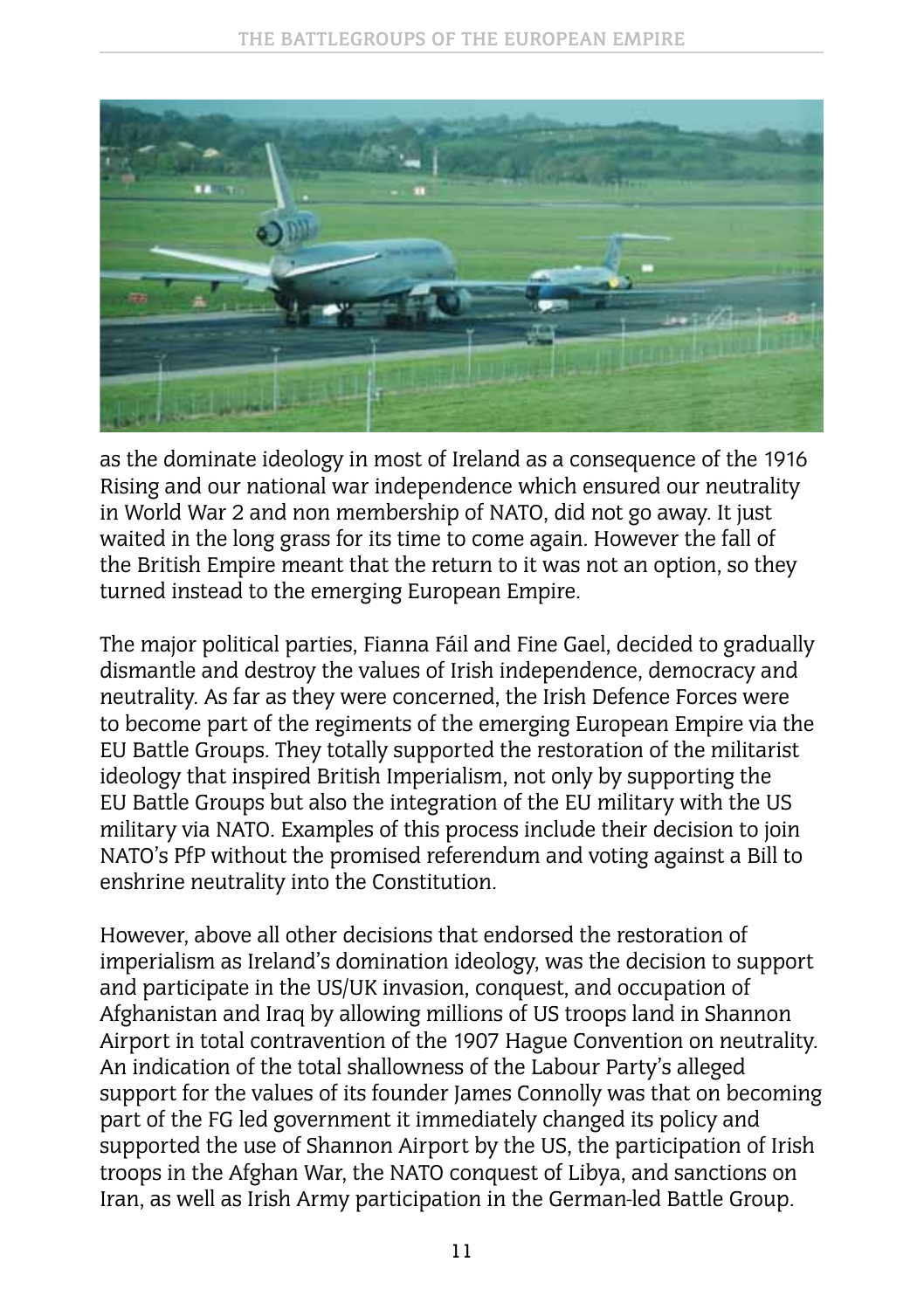

#### **The "Triple Lock"**

However everything has not all gone according to plan. The tradition of Irish Independence, neutrality and democracy did not go away, and PANA is proud of the role it played in continuing to advocate them. PANA was the only broad-based alliance that campaigned against the Amsterdam Treaty. While we lost, there was a significant increase in the no vote compared to previous referendums, and we went on to win the first Nice treaty referendum.

This first defeat for imperialism forced the Empire Loyalists to agree to the "triple lock" legislation which enshrined the concept in domestic Irish law. Irish troops could not participate in the EU Battle Groups if they were sent to war unless they were mandated by the United Nations, the government and Dáil Éireann.

This "Triple Lock" however was later amended substantially by the Defence (amendment) Act 2006. The term "International United Nations Force" is redefined and is now so broad that any vague resolution from the Security Council will do. The present Irish Defence Acts state only that such a force should be 'established' by the Security Council or General Assembly. A number of recent military missions were 'authorised' by the UN Security Council, but this new meaning is deliberately vague. At a conference in Switzerland, Rory Montgomery, a senior Irish Foreign Affairs official, described the act as meaning that all the Irish government needed to ensure Irish troops participation in a EU Battle Group was a 'benediction' from the United Nations. In short, like the UK and the US when they invaded Iraq, the Irish government can decide what a UN resolution means.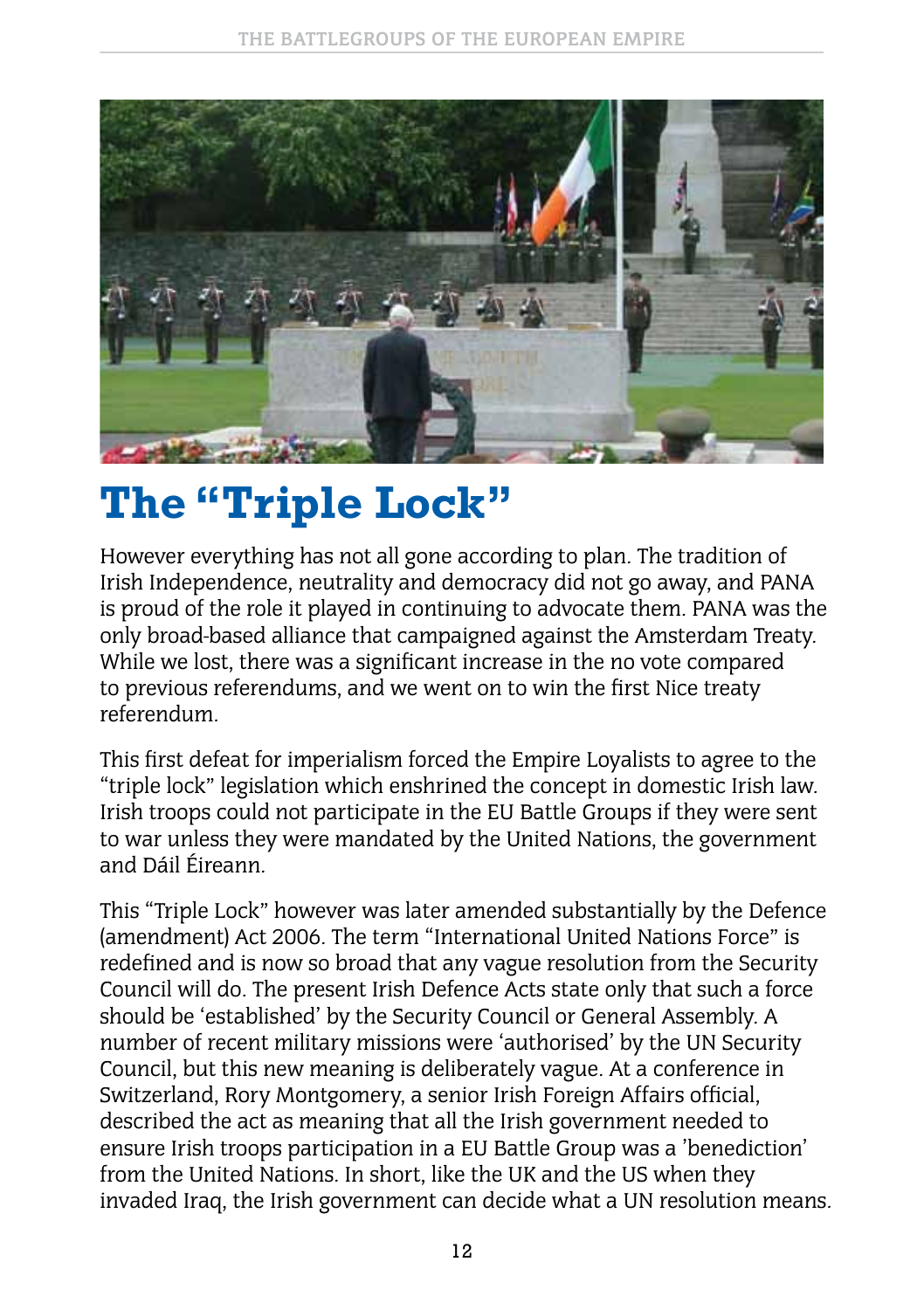Section Three of the Act now gives the government, rather than the Dáil, real power to support deployment of the EU Battle Groups which include Irish troops, especially since it gives the government the right to deploy troops for 'humanitarian' tasks when the definition of 'humanitarian' is so broad. For example, when NATO began bombing Kosovo in March in 1999 the reason given was to 'avert a humanitarian catastrophe'. The NATO/EU axis gave the same reason for the conquest of Libya.

The Irish government is also given the right to approve the Irish Army taking part in an EU Battle Group assembly and embarkation. They however cannot 'deploy' troops or actually go to war, unless the Dáil agrees and UN approval is given. This section is farcical and dangerous.

To allow Irish troops to assemble and embark, but not actually engage in a war, appears insane. When the EU Battle Group actually goes to war, those that they are going to war with will fight back and the Irish members of the BG will have to fight back in return. It makes an absolute mockery of the 'triple lock'.

The reality is that the Fianna Fáil/PD government, supported by Fine Gael, were well aware that they were destroying the so called 'triple lock' as part of their objective to ensure the Irish Army became part of the regiments of the emerging European Empire.

However the show of loyalty to the Empire by the Irish political elite has been badly undermined by the decision of the German Supreme Court ruling on the Lisbon Treaty on the use of German troops. The whole point of the Lisbon Treaty was to give the EU institution, the EU Council of Minsters direct control over the deployment of the EU Battle Groups. The Irish Defence Act was clearly designed to recover from their defeat over

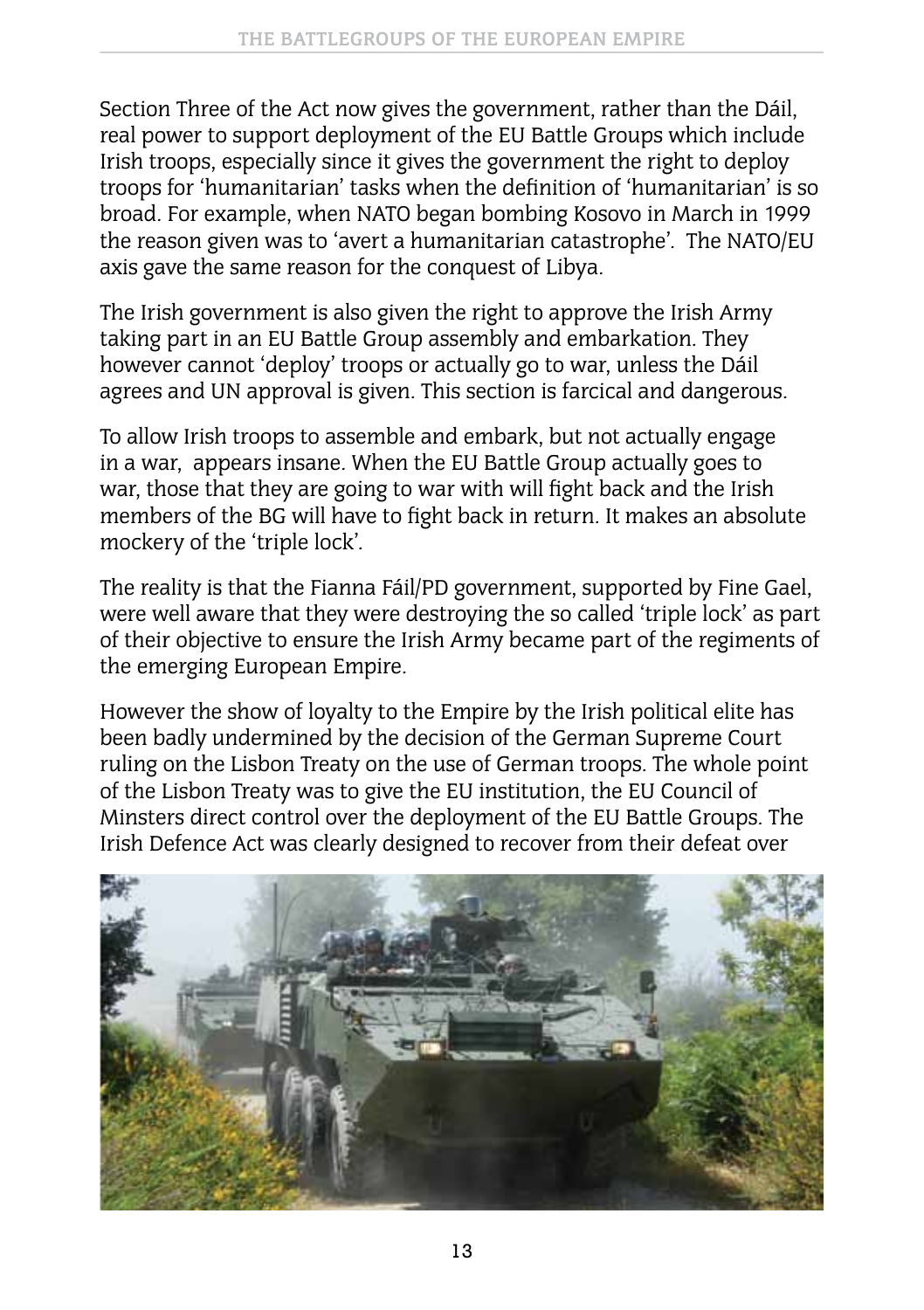the Nice and restore de facto EU elite control over the deployment of the EU Battle Groups. The German Supreme Court however made a ruling on the Lisbon Treaty which stated that only the German Bundestag had control over the deployment of German Troops. Since German military power is at the core of the militarisation of the EU, this decision has been not just a major victory for German democracy, but for democracy throughout Europe.

The German Empire Loyalists are now doing everything they can to subvert this decision though their decisive majority in the Bundestag.

#### **The Nordic Battle Group**



The first Battle Group the Irish Defence Forces participated in was the Nordic Battle Group. It is clear that while some BGs are nationally based, most are made up of troops from adjoining countries. This meant that the obvious choice for a partner for participating Irish troops was Great Britain. However even the Fianna Fáil/ PD government knew that asking members of the Defence Forces to fight shoulder to shoulder with the British Paratroop regiment that had murdered unarmed Irish civilians in Derry would not be popular. While the FF/FG axis

supported the Good Friday Agreement so that, in time, such an option for Ireland would eventually be available, it is not at the moment, so they went Nordic.

The other countries in the Nordic Battle Group that Ireland joined were Sweden, Finland, Norway and Estonia. Norway, while not a member of the EU, like other countries such as Turkey which also takes part in EU Battle Groups, is a member of NATO, thus providing real evidence that NATO and the EU have a strong symbiotic structured military relationship.

Its Commander, General Jan Stefan Anderson said that they should be used to help with natural disasters. In fact, the EU Nordic Battle Group was armed with CV combat vehicles, Mowag Piranha troop carriers, Bofors AT4 light anti-tank weapons, Psg 90 sniper rifles and a JAS 39 Gripen fighter aircraft. The point of an EU Battle group is to go to war. If the EU really wanted to help in natural disasters they could have easily designed a group specifically designed for such a purpose.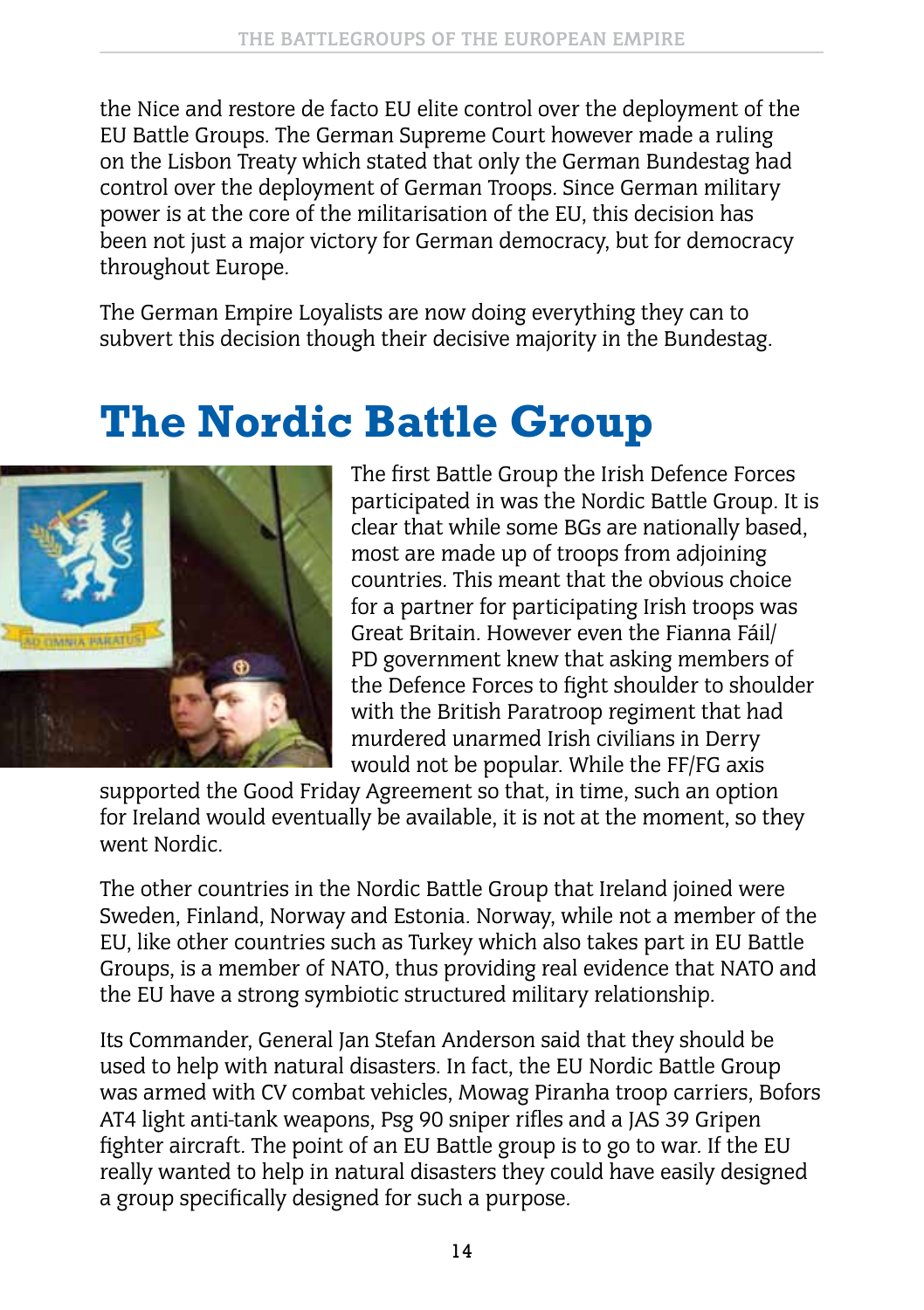#### **The German-led EU Battle Group**

PANA published, *"The EU Battle Groups Regiments of the EU Empire"* in 2006. In 2012, with the Irish Army about to participate in yet another EU Battle Group led by Germany on July 1st, it has decided to produce this updated version.

One of the key realities about the German-led EU Battle Group, in which 175 Irish soldiers are taking part, is that it can send over 3,000 soldiers into battle, twice the number of troops originally envisioned. Given the need for at least seven to nine back- up troops for every soldier in the field, this means an army of at least 25,000 troops. The EU has established two EU Battle Groups (the second Battle Group is the Italian led Slovenian, Hungarian BG) ready and able to go to war with five days notice. Thus the EU has a 50,000 strong military force that could legitimately be called a small army. Just under 100 years after their formation, the Irish Volunteers, the Irish Defence Forces, has increasingly become little more than part of a Regiment of the European Empire.

It is worth tracing the process of how the Irish Volunteers, created to fight for an Independent Irish Republic against an Empire, has been transformed into an instrument of imperial domination; but for now, let us focus on the German-led EU Battle Group.

The contribution of the Irish Defence Forces is 23 Irish soldiers to the BG's Headquarters and a full equipped ISTAR(intelligence, Surveillance, Target-Acquisition and Reconnaissance) company of 153 soldiers. Their military equipment included Mowags, the LTAV, sniper and CTR equipment, an Orbitor UAV and comms equipment and containers. Mowags are armoured personnel carries armed with machine guns or 30mm cannon or grenade launcher. An Orbitor UAV is a military drone which, together with the sniper rifles, means that the ISTR is not about helping people



affected by natural disasters, a concept continually peddled by the Irish corporate media to explain the role of the EU Battle Groups. Its purpose is to go to war.

The German contribution is by far the largest, with 1,800 troops made up of 650 infantry, 450 HQ Staff, 250 medics, 30 operative information, 60 military police, and 250 for logistics.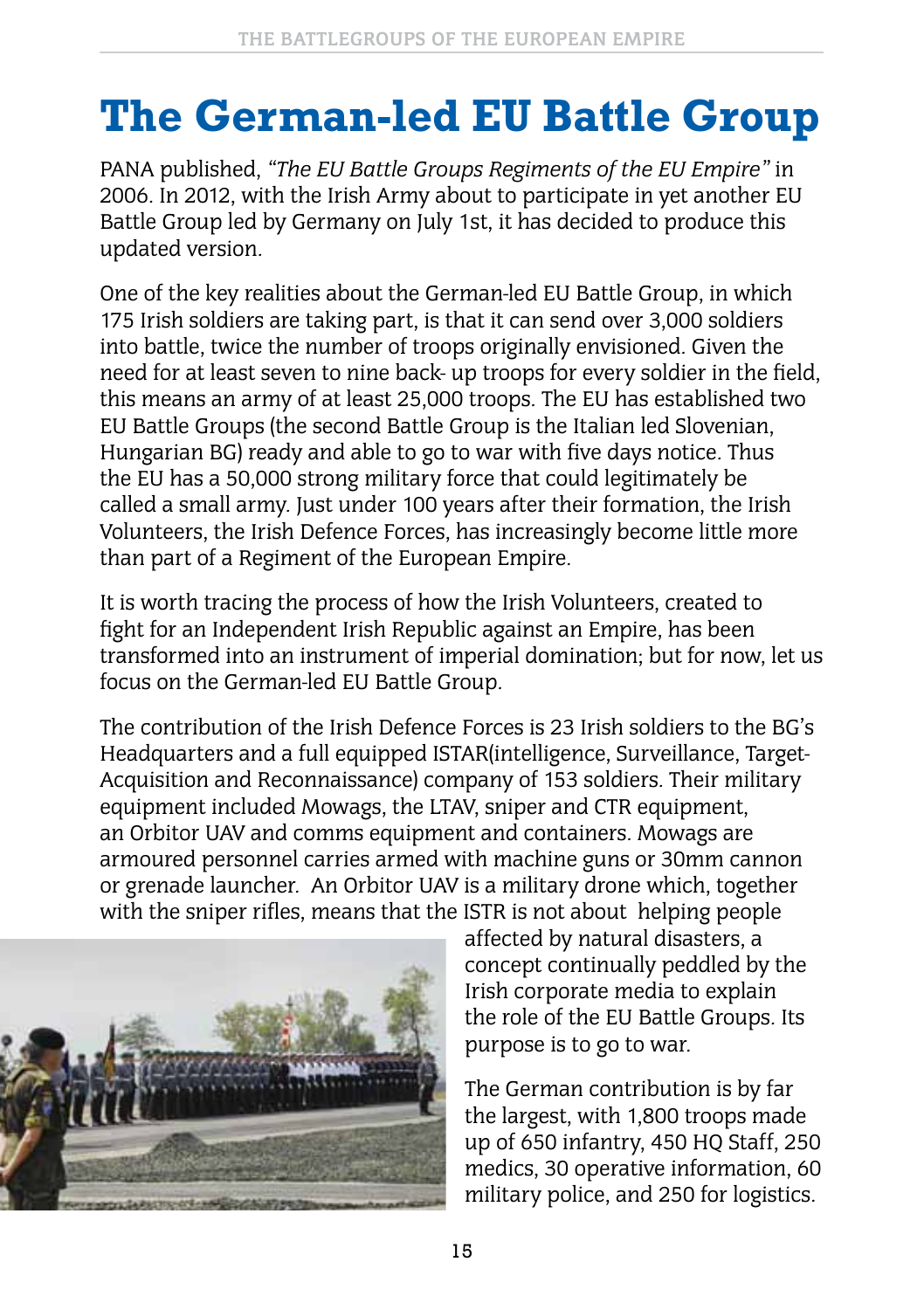Their military equipment includes Bell UHI-D light transport helicopters. The cost for upkeep and military exercises is €4.5 million.

The other countries involved in the German-led Battle Group are Austria, the Czech Republic, Croatia, and for the first time the Former Yugoslav Republic of Macedonia.

It has two Headquarters, the first being Force HQ with 150 staff which oversees the overall approach, provides the strategic communications and interacts with the EU Military Committee. The Force HQ is also responsible for integrating air elements, naval elements, Special Forces and a psychological Task Force. Under them is the Battle Group HQ, a beefed up battalion HQ.

The Fine Gael/Labour Government has allocated €10.7 million to cover the potential cost of Irish Army participation for 120 days if they were actually deployed. Of course, if it was deployed, it is an absolute certainty that the €10.7 million will turn out to be a massive underestimation of the actual cost, and there is no chance whatsoever that the war the Battle Group takes part in would be over in four months.

While the Irish Defence Forces have remained small, about 10,000 in total, throughout this period of its integration into the EU/US/NATO military axis, defence expenditure increased to over €1 billion per annum. This money was spent primarily on the substantial upgrading of its military equipment to ensure military interoperability with NATO, to such an extent that Ireland was spending more money per soldier than any country in Europe. Their equipment is now up to EU Battle Group and NATO standards.

#### **NATO & the EU Battle Groups**

The reason given for the creation of NATO was the threat of invasion of Western Europe by the Soviet Union. Therefore when this collapsed



NATO should have disbanded, having accomplished its mission. Instead it expanded and created a new vision of giving itself the right to military intervention throughout the entire world. NATO is a military alliance dominated by the USA. This US domination has grown as the political caste in Europe increasingly responded to demands from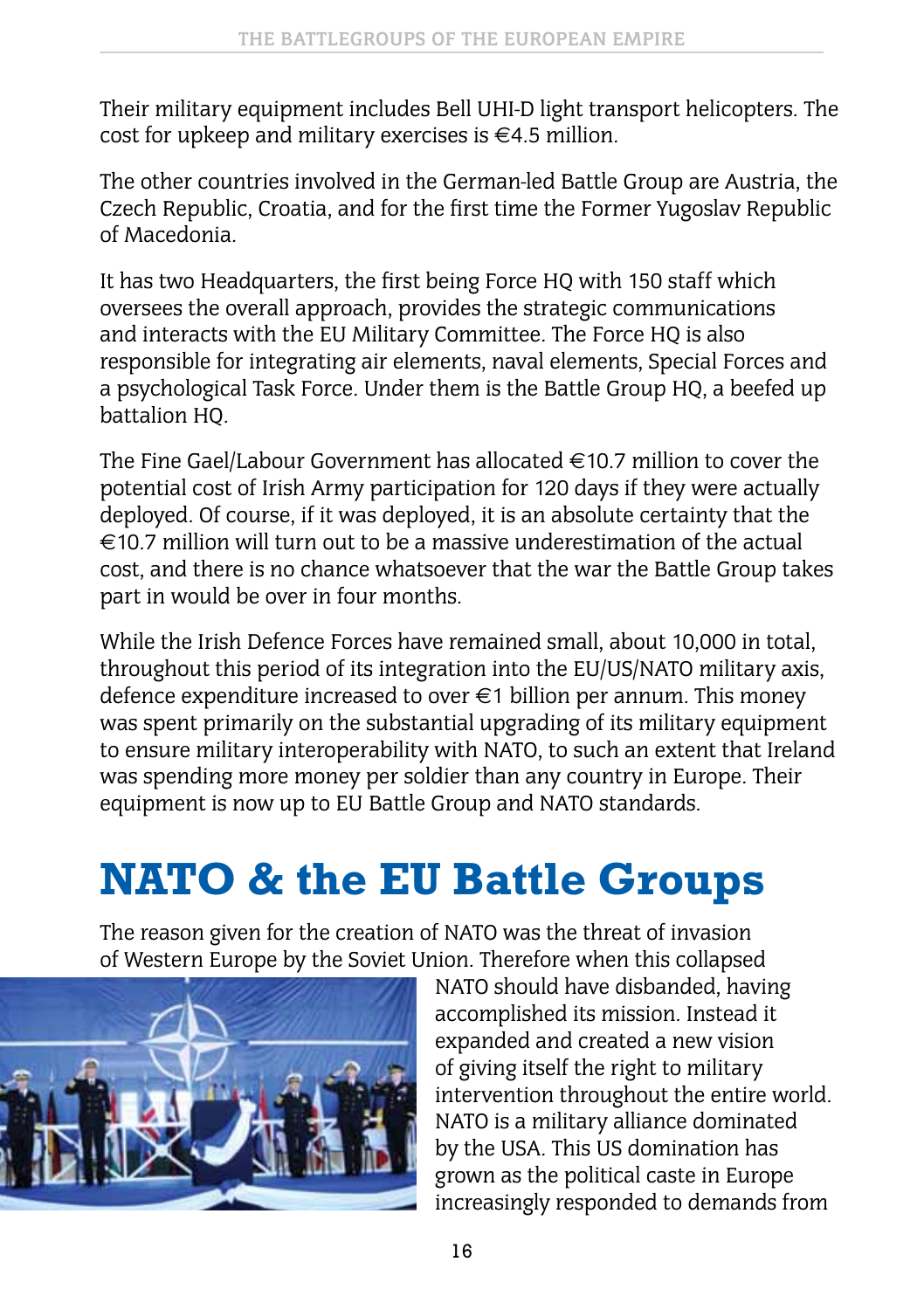their electorate that more and more cuts be made in defence expenditure. In 1980 European countries accounted for 40% of NATO's defence spending and now it is down to 20%. In 2008 the EU states spent €298 billion on defence and reduced to €281 billion in 2011.

The creation of a "European identity" and a European Empire by the elite is now being used to seek to reverse that trend, on the basis that the peoples of Europe might be more persuaded to agree to spend money on European "defence" rather than NATO.

However, the EU is very clear that the Battle Groups are to be developed as a military force in a mutually reinforcing way, with NATO troops such as those in the NATO Response Force. This continues the overlapping of the EU/NATO/ Partnership for Peace military cooperation. There is a strong requirement for interoperability between NATO and EU military, especially as NATO, like the EU, has given its military the right to operate anywhere in the world. A report published by two ex-NATO chiefs in October 2005 states: "Failure to meaningfully improve Europe's collective defence capabilities would have profoundly negative impacts on the ability of European countries to protect their interests, the viability of NATO as an alliance, and the ability of Europe to partner in any meaningful way with the US."

In February 2005 the then UK Minister for Defence, in a letter to the House of Commons Defence Committee, described the EU Battle Groups as being: *"Mutually reinforcing with the larger NATO Response Force… and having the potential to act as a stepping-stone for countries that want to contribute to the NATO Response Force, by developing their high readiness forces to the required standard and integrating small countries contribution to multinational units.*

*Wherever possible and applicable, standards, practical methods and procedures for Battle Groups are analogous to those defined in the NATO RF. Correctly managed there is considerable potential for synergy between the two initiatives."*

So not only is the link between NATO and EU military formations confirmed, the Battle Groups also allow small countries, such as Ireland, to be integrated into these EU/NATO structures. This includes the NATO RF, a 21,000 strong combat military force well equipped with high tech weapons capable of being deployed within 5-30 days.

Since December 2003 the EU has a permanent military group in the SHAPE (NATO's HQ) and NATO has established permanent liaison arrangements with EU military staff.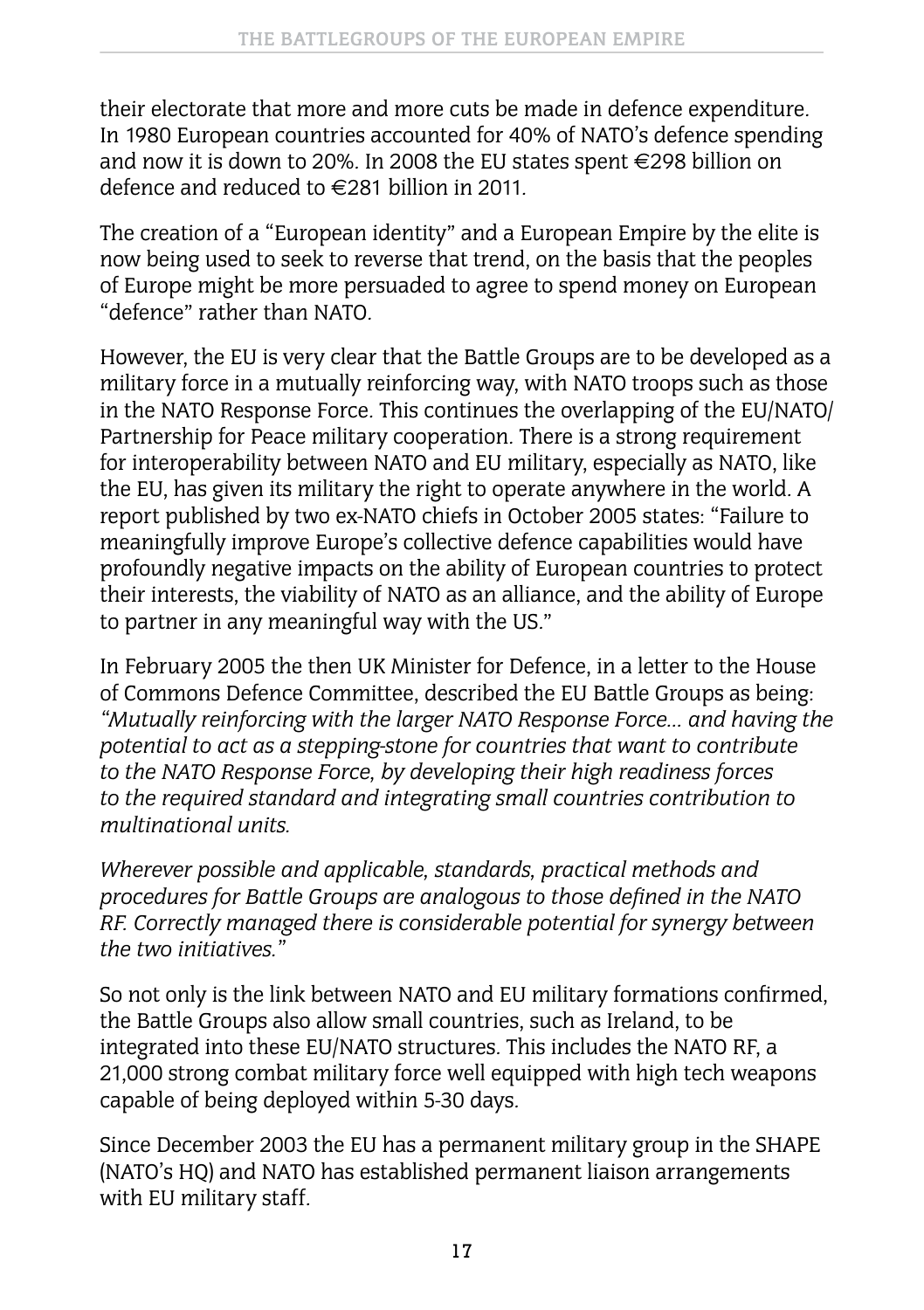An official Finnish Foreign Ministry document states: *"In practice, many EU countries will double-hat various troops to EU and NATO rapid deployment forces. It is up to those countries to ensure that their resources and personnel are not in simultaneous readiness to two different groups. In practice, the Battle Groups will most be trained in NATO exercises."*

This link between the EU and NATO is obvious as the following countries are members of both; Belgium, Bulgaria, the Czech Republic, Denmark, Estonia, France, Germany, Greece, Hungary, Italy, Latvia, Lithuania, Luxembourg, the Netherlands, Poland, Portugal, Romania, Slovakia, Slovenia and Spain.

Since 2006 the Foreign Minsters of all the EU and NATO states, including Ireland, have been having regular meetings several times a year.

In 2009 the decision of France to rejoin NATO's integrated military command was a crucial decision to ensure a solid and undivided link between the EU and NATO.

The final consolidation of this process was the decision made by NATO at its 2010 summit in Lisbon where it developed its new strategic concept to recognise the EU as a unique and essential partner and to welcome a stronger and more capable EU defence.

#### **The EU Constitution - The Lisbon Treaty**

The capstone in the process of the creation of the European Empire was the EU Constitutional Treaty. It was defeated by the French and Dutch people in referendums. The response of the elite was to rename it the Lisbon Treaty and refuse to hold referendums except in Ireland where they were forced to. When the Irish people voted no, they simply forced them to vote again. The total commitment by the Irish political elite to the European Empire was made absolutely clear when they forced the Irish people to vote again on exactly the same treaty they had already rejected. They won the second time, by allowing no limitation on the money spent by the yes campaign, by abolishing the Forum on Europe that had organised democratic debates throughout the country in the first referendum, and with the help of their corporate media, absolutely united in their hatred of Irish independence, democracy and neutrality, strongly supporting the treaty.

The key aspect of the treaty was that it gave the EU a distinct and separate legal identity, separate from and superior to the individual member states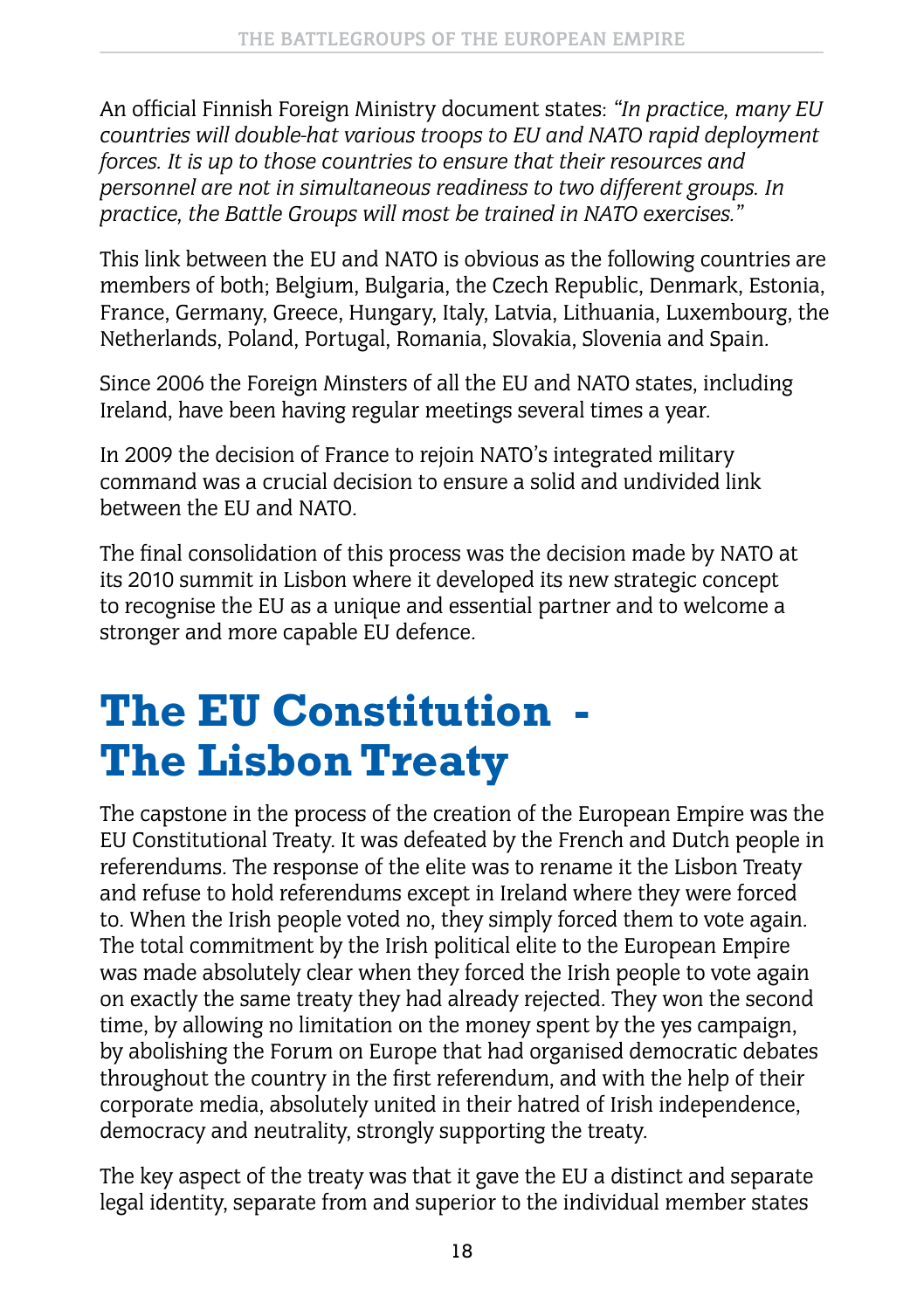of the Union. Ireland, in legal terms, now has a similar legal relationship to the EU that Rhode Island has to the United States of America, as do all the other EU states.

It established a new post, an EU Council President, who serves for five years and who presides over EU meetings of the leaders of the states of the EU.

Lisbon established an EU Minister for Foreign Affairs responsible for EU foreign, security and defence policy and in charge of an EU Ministry for Foreign Affairs. Article 19(2) states than when the EU has defined a common position, those member states on the United Nations Security Council shall request the EU Foreign Minster to present that position. The member states are now legally obliged to support the EU's foreign and security policy, *"actively and unreservedly in a spirit of loyalty and mutual solidarity".*

It has legalised and institutionalised the EU Battle Groups and the European Defence Agency. However the major step towards the Empire was MSC.

#### **Military Structured Cooperation**

A group of member states of the EU can now create new distinct, separate and permanent military structures under Article 28 A (6) which states: *"Those Member States whose military capabilities fulfill higher criteria and which have made more binding commitments to one another in this area with a view to the more demanding missions shall establish permanent structured cooperation within the Union framework."*

The groups of states that do so must inform the EU Foreign Minister and EU Council and its creation must by approved only by a qualified majority

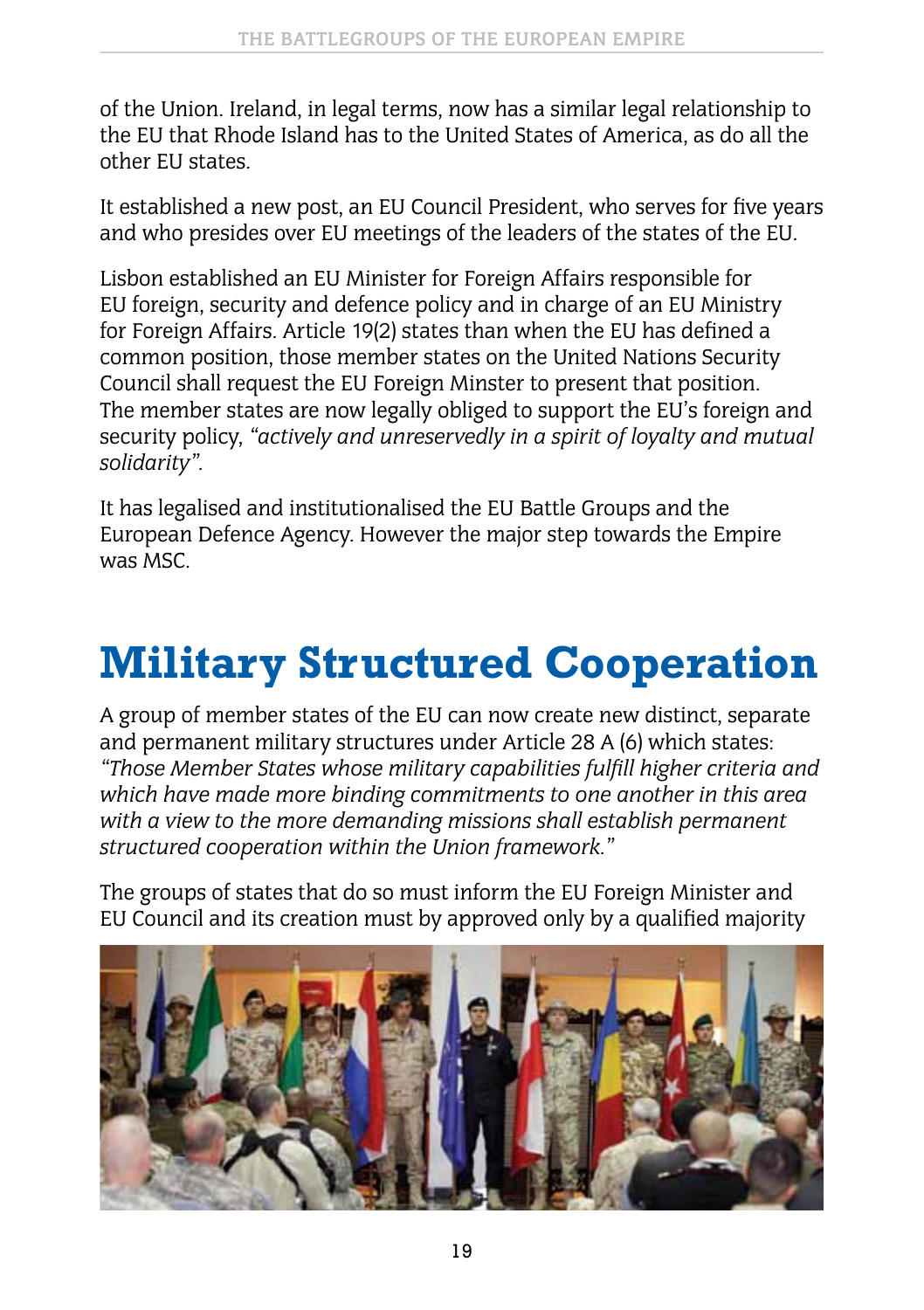vote, so no state which disapproves the creation of this new military force can use a veto to prevent its establishment.

Article 28 E6 states: *"The decisions and recommendations of the Council within the framework of permanent structured cooperation, other than those provided for in paragraphs 2 to 5 (dealing with admissions, suspension or withdrawal of membership) shall be adopted by unanimity. For the purposes of this paragraph, unanimity shall be constituted by the votes of the representatives of the participating Member States only".*

Therefore only states that are members of this new military force can make decisions and there is a lack of clarity as to what those decisions could mean.

Article 28 C allows the Council to entrust the implementation of a (Petersberg) task to a group of Member States that have the capability, and leaves the management of the task to the members taking part. It also makes clear that such a military force shall act *"in accordance with the principle of a single set of forces"*. A permanent military force acting as a single set of forces is an Army. For example if Germany, France Austria and Hungary combined their armies via structured cooperation, once approved by the EU Council, it could undertake a more demanding mission, for example, the conquest of Syria and Iran, and manage that conquest without reference to other EU States such as Ireland or Spain, etc, who were not members of this army established by Structured Cooperation.

### **The Expansion of the Petersberg Tasks**

The Petersberg tasks define the tasks allocated to the EU Battle Groups or the army or armies that can now be created under Structured Cooperation. The original tasks of humanitarian, rescue, and peace-keeping and peaceenforcement missions have now been expanded into *"joint disarmament operations, military advice and assistance tasks and post-conflict stabilisation."* Article 28 B (1) states: *"all these tasks may contribute to the fight against terrorism, including by supporting Third Countries in combating terrorism in their territories".*

The EU institution, the International Security Information Service (ISIS) in its July 23, 2004 European Security Review, states that joint disarmament operations *"could include anything from providing personal security to UN inspectors to full scale invasions á la Iraq".*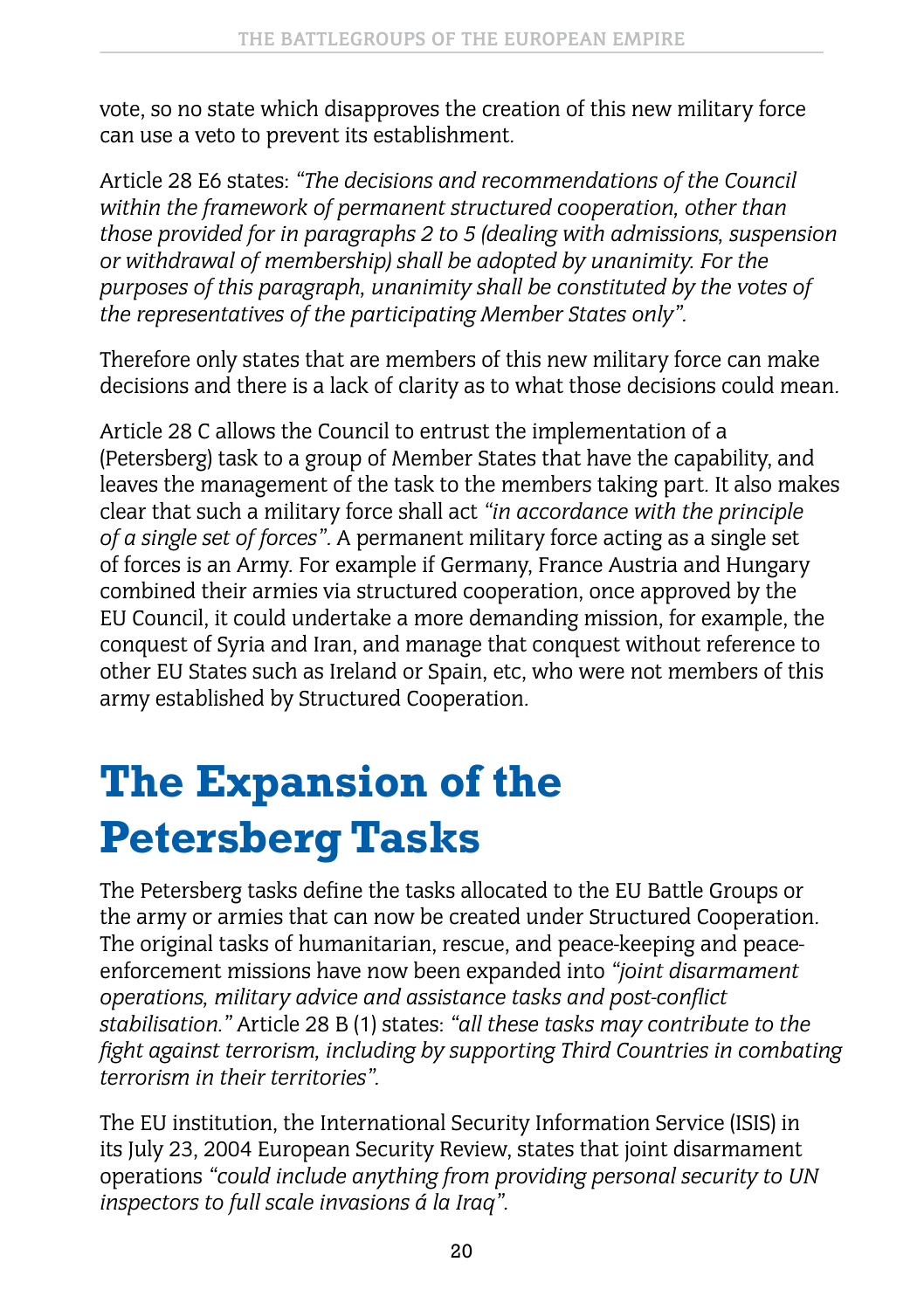The Irish government makes great play of the following paragraph in the treaty: *"the common security and defence policy of the Union does not prejudice the specific character of the security and defence policy of certain Member states"*. It claims it refers to non NATO states such as Ireland.

But the next two paragraphs state: *"Recalling that the common security and defence policy of the Union respects the obligations under the North Atlantic Treaty of those Member States which see their common defence realised in the North Atlantic Treaty Organisation, which remains the foundation of their collective defence of its members, and is compatible with the common security and defence policy within that framework; Convinced that a more assertive Union role in security and defence matters will contribute to the vitality of a renewed Atlantic Alliance, in accordance with the Berlin Plus arrangement (sharing EU/NATO assets)."*

The treaty in fact commits Ireland to contributing to the vitality of a renewed NATO, and a more assertive EU security and defence policy that is compatible with NATO's.

Nowhere in the Lisbon treaty does it state that a UN mandate for the EU Battle Groups or the new military formations that can be established under permanent Structured Cooperation is needed before their deployment.

#### **European Defence Agency**

The European Defence Agency was established with an initial budget of



€1.9 million in 2004 which grew to €30.5 million in 2011. The controversial beginnings of the EDA and the massive influence of the European militaryindustrial complex in its formation are well documented in Ben Hayes' excellent 2006 study for Statewatch and the Transnational Institute: *"Arming Big Brother"*. The EDA was legalised and made part of the Lisbon Treaty.

Its role in encouraging the militarisation of the EU was consolidated by Article

28(3) which states: *"Member States shall undertake progressively to improve their military capabilities. The Agency in the field of defence capabilities development, research, acquisition and armaments shall*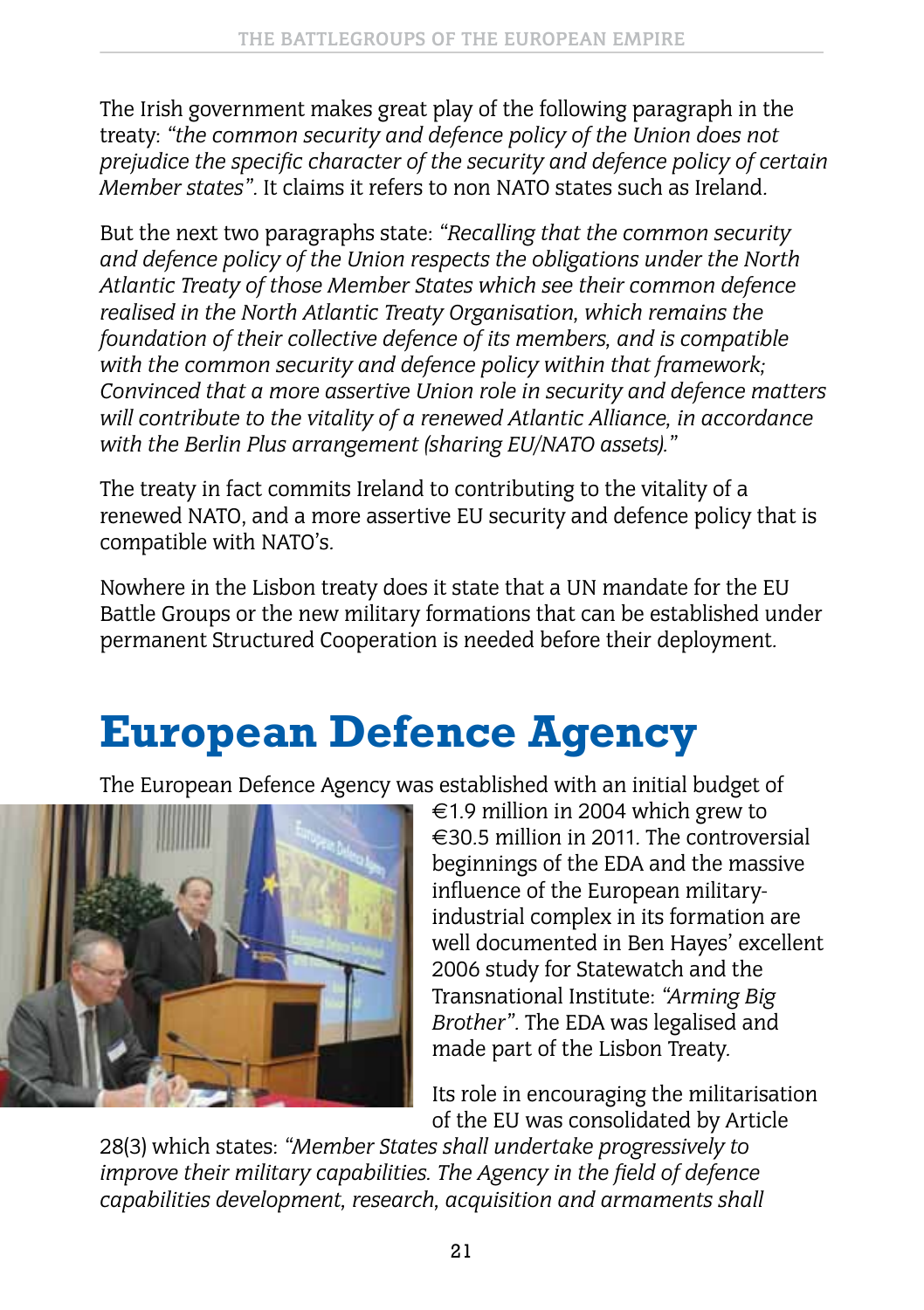*identify operational requirements, shall promote measures to satisfy those requirements, shall contribute to identifying and, where appropriate, implementing any measure needed to strengthen the industrial and technological base of the defence sector, shall participate in defining a European capabilities and armaments policy, and shall assist the Council in evaluating the improvement of military capabilities."*

Thus the Lisbon Treaty, the de facto Constitution of the European Empire, has a clause which means the EU States have a legal obligation to improve their military capabilities and has established an agency with the function to ensure that process.

#### **The Mutual Defence and Solidarity Clauses**

Article 28 A (7) provides a mutual assistance clause in case of armed aggression. It states: *"If a Member state is the victim of armed aggression on its territory, the other Member States shall have towards it an obligation of aid and assistance by all means in their power, in accordance with Article 51 of the UN Charter. This shall not prejudice the specific character of the security and defence policy of certain Member States. Commitments and cooperation in this area shall be consistent with commitments under the North Atlantic Treaty Organisation, which for those states which are members of it, remains the foundation of their collective defence and the forum for its implementation."*

This clause has all the qualities of a military pact, granting mutual assistance to its members. Throughout the Lisbon Treaty campaign PANA argued that this would mean that the Western European Union, a distinct and separate European organisation which had steadily transferred all its assets to the



EU, would be abolished since its last remaining competence, that of collective defence, would been transferred to the EU. The WEU has now been abolished and there are now no longer any neutral states in the EU.

The Solidarity Clause Article 188R states: *"The Union and its*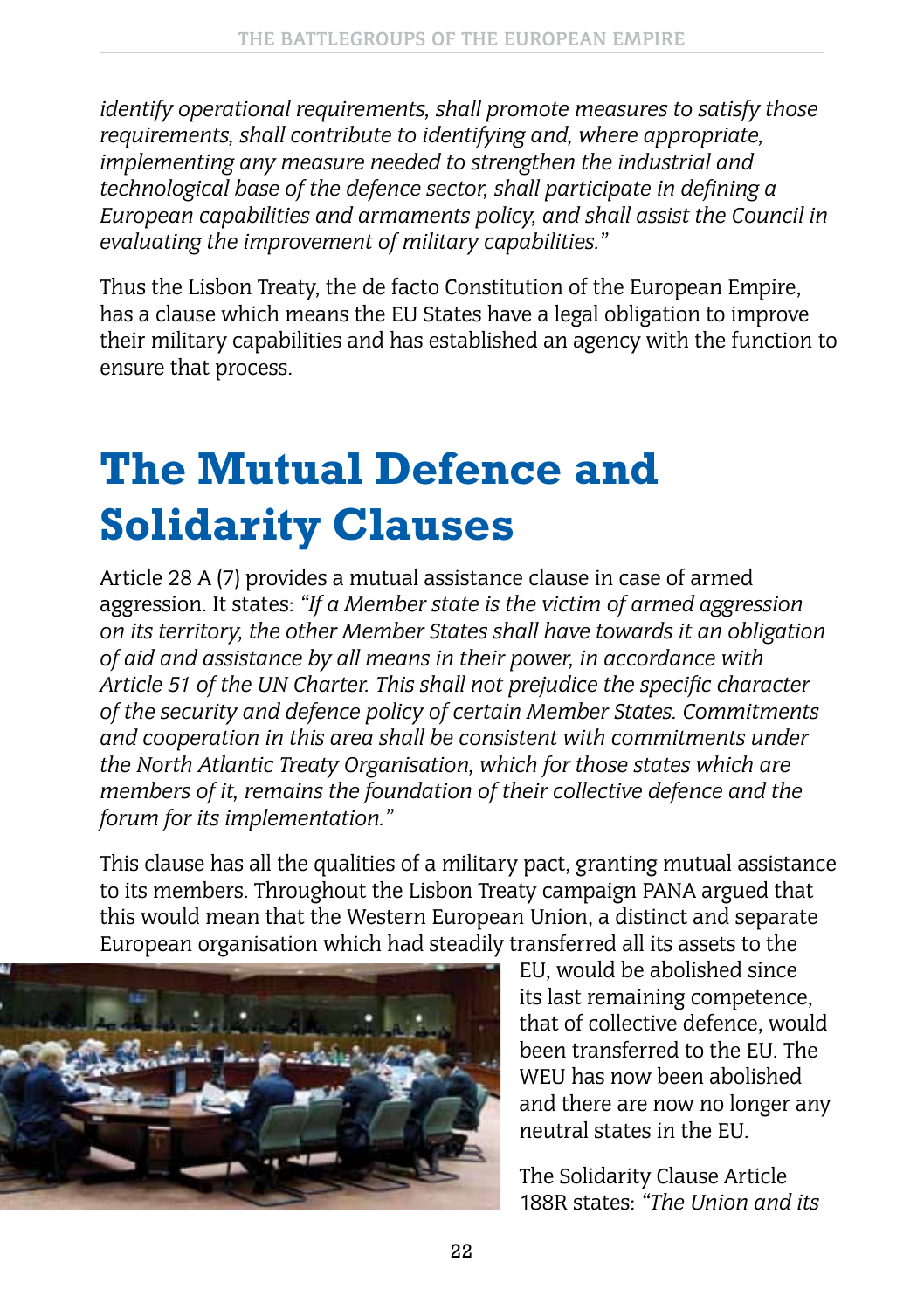*member states shall act jointly in a spirit of solidarity if a Member State is the object of a terrorist attack or the victim of a man-made disaster. The Union shall mobilise all the instruments at its disposal, including the military resources made available by the member states, to:*

- *a) prevent the terrorist threat in the territory of the Member States; protect democratic institutions and the civilian population from any terrorist attack; assist a Member State in its territory at the request of its political authorities in the event of a terrorist attack;*
- *b) assist a Member State in its territory at the request of its political authorities in the event of a natural or man-made disaster.*

*To implement the Solidarity Clause, assistance shall be requested by the political authorities of the Member(s) concerned and, if the assistance has military or defence implications, decisions must be taken by unanimity."*

This is a very broad mandate as it covers the threat of terrorism as well as an actual terrorist attack, leaving the way open for pre-emptive military actions. Does preventing the terrorist threat in the territory of the Member State include attacking a country outside the EU that is seen to be harbouring terrorists? What are the implications under the Solidarity Clause for responding to, say, a threat by Al Qaeda to attack EU countries supplying troops to the war in Afghanistan? How are terrorists defined: are they in the midst of anti-war protesters?

Even the NATO Treaty does not require an automatic military response from all its members to an attack. Article 5 States that in the case of such an attack, each NATO member: *"Will assist the party or parties so attacked by taking forthwith, individually and in concert with the other parties, such action as it deems necessary, including the use of armed force, to restore and maintain the security of the North Atlantic area."* 

#### **Another Europe is Possible**

For generations some the Irish people fought the British Empire seeking to establish a united independent democratic Irish Republic, while others supported it. Now the British Empire has been replaced by the European Empire established by the EU Constitution/Lisbon Treaty and Irish supporters of imperialism have transferred their loyalty to it. Imperialism has become, once more, the dominate ideology in Ireland.

Since 1996 PANA has been sought to rebuild an anti-imperialist alliance in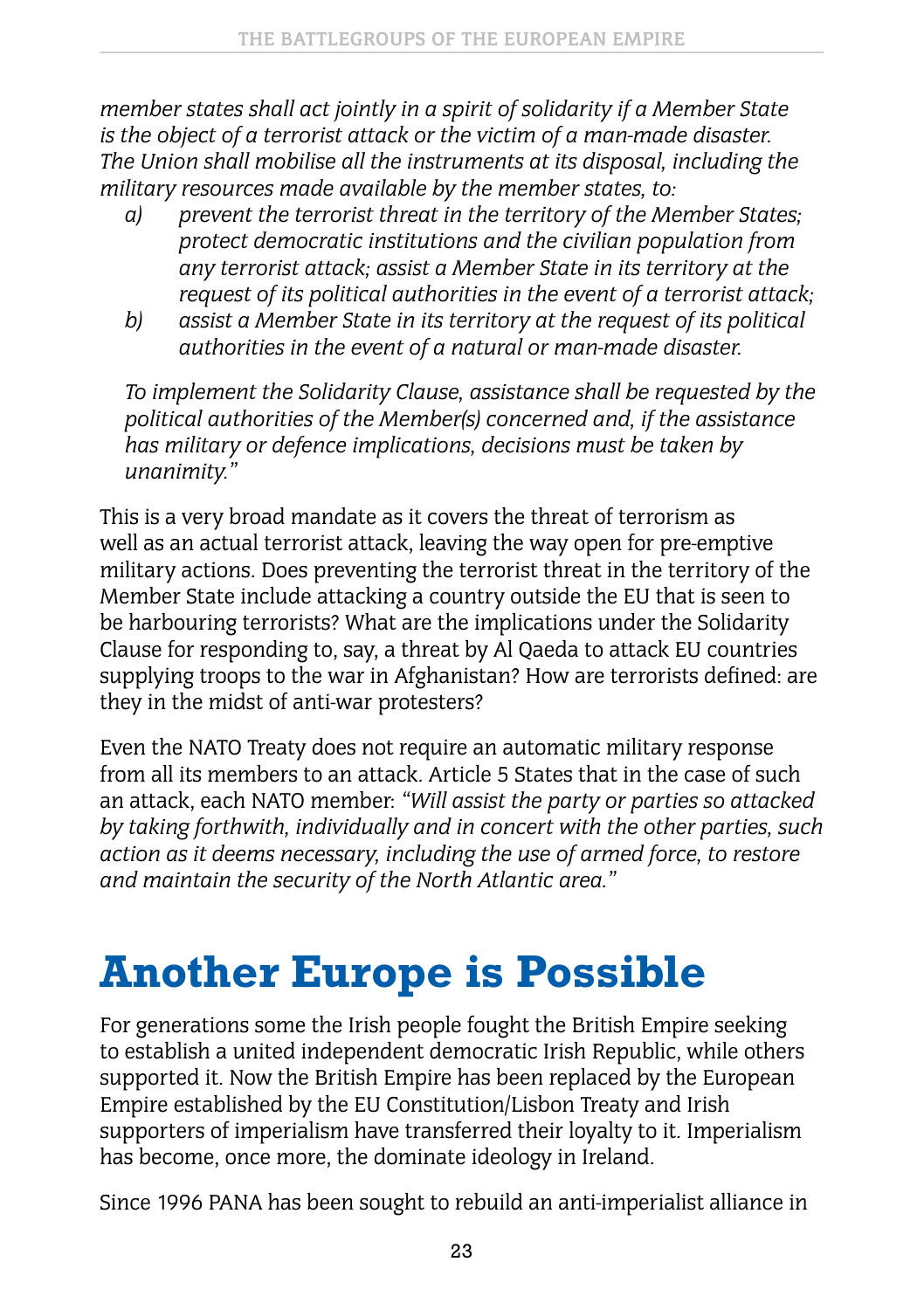opposition to this process. For example, we played a key role in winning the first referendums on the Nice and Lisbon treaties and helped organise major demonstrations against the wars on Iraq and Afghanistan. There can be little doubt that the fact that the Irish State did not send any troops to take part in the Iraq war, and only eight Irish soldiers to serve in the Afghan war was in no small measure due to the these campaigns. The two victories over imperialism when the first Nice and Lisbon treaties were defeated were also major achievements in which PANA played a key role. Our current campaign against the sanctions and plans for war against Iran by the EU/US/Israeli/NATO axis, more than any other, needs to be a success, as the consequences of such a war would be a disaster.

PANA has always regarded its victories and defeats as only battles in a long war that stretches back over 200 years. The same is true of Irish imperialists, the latest example being ex-Taoiseach John Bruton's praise for John Redmond, who encouraged thousands of Irish men to volunteer to fight and die for the British Empire in the 1914-18 war.

The EU Battle Groups, the Regiments of the new Empire, are succeeding in steadily building a European officer corps whose loyalty, like Lord Kitchener, will not be to the countries to which they belong, but to the Empire which they serve. With the passing of the Lisbon treaty it now has new institutions and a legal framework to use them and pressure is now growing to do so. The EU had agreed to send them to participate in the Libyan civil war, but subject only to the agreement of the United Nations Office for the Coordination of Humanitarian Affairs (OCHA). It did not give its permission on that occasion but deployment of the Battle Groups had been agreed and there will be other opportunities to do so, especially as there is no legal requirement for a UN endorsement.

But the Empire is offering nothing but perpetual austerity at home and perpetual war abroad. Resistance has grown not just in Ireland but throughout the states of Europe.

In Ireland the elite had for decades the unquestioning support of not only the major political parties of Fine Gael, Fianna Fail and Labour, but also that of the social partners, especially the leadership of the trade unions. The hammer blows of war and austerity however are breaking their hold of the union leaders over their members and some are responding in a progressive manner. New NGOs are emerging that are providing a growing critical analysis of imperialism. New political formations like the United Left Alliance and a revitalised Sinn Féin, which is affiliated to PANA, are gaining popular support. In Fiánna Fail, which suffered its greatest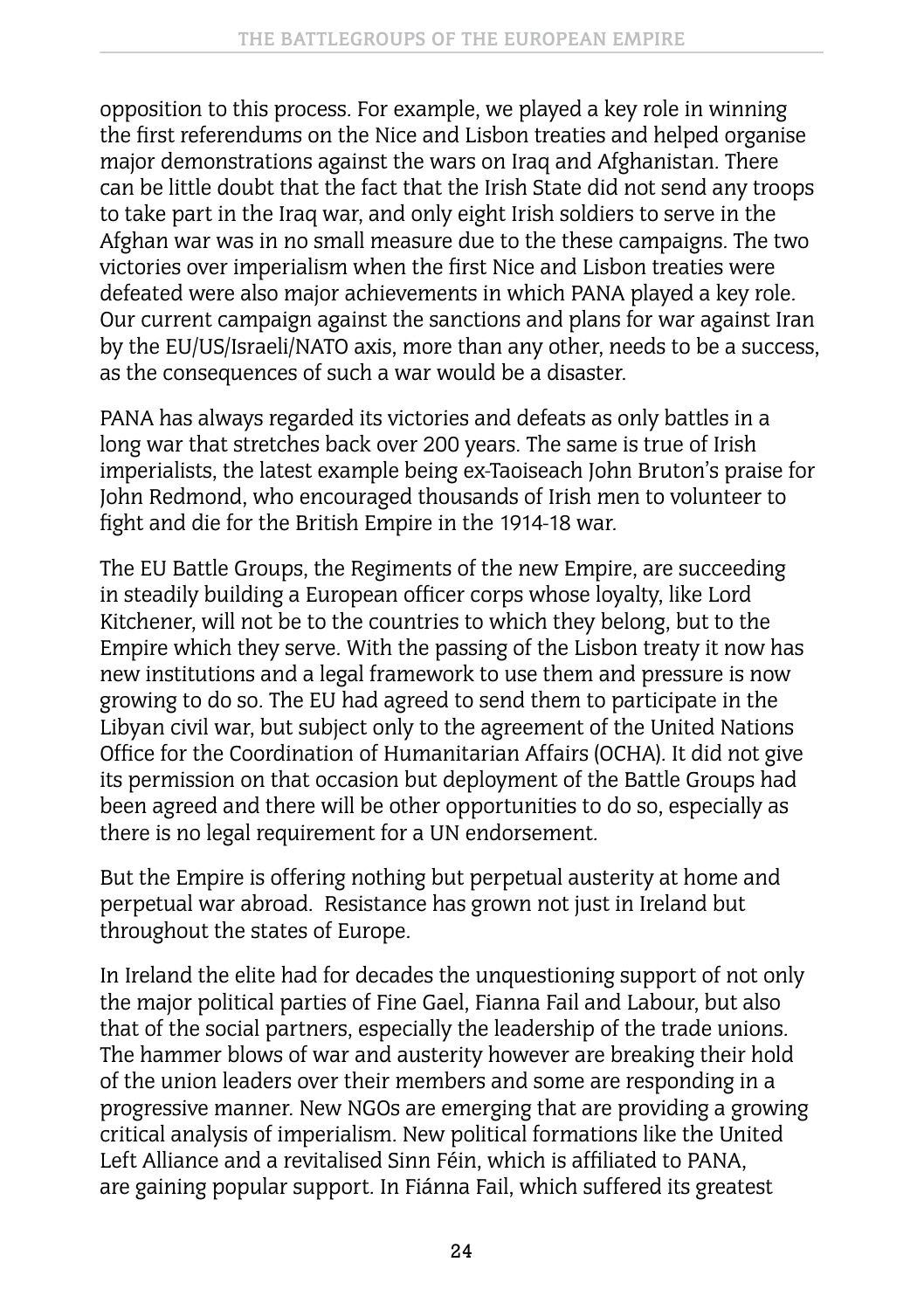electoral defeat in 2011, some elements are beginning to rediscover its Republican tradition.

In Northern Ireland, the Unionist Parties remain strong supporters of British sovereign power as expressed through the British Parliament. Since the purpose of the EU Empire is to destroy not just Irish democracy but British democracy, there is a level of common ground between the political forces of unionism and Irish democracy.

However, opposition to the Empire in Britain is essentially led by those who identify with conservative values. The overwhelming majority of those who define themselves as progressives or socialists still support it. Britain is not unique, as the same applies to many other countries. In France, opposition to the Empire is led by the National Front while the French Socialist Party EU militarisation and links with NATO. It is only in recent times that a progressive anti-imperialist party, Parti de Gauche, has emerged to oppose it. The same diversity of opposition occurs in virtually all the other EU states.

The core reality is that there is no European Demos, there are no people called the Europeans. There are in fact distinct and separate peoples: the Irish, French, German, Greek etc, people in Europe. In such circumstances if "the left" refuse to accept this reality, then the leadership of the opposition to the Empire will pass to purely nationalistic forces.

Predicting the future is difficult if not impossible. PANA has won some battles and lost others. However, there is a very powerful case to be made that the Empire is losing support, as the war in Afghanistan goes on and on, as it imposes a totally unjustified embargo on Iran, and threatens war on Syria and Iran.

Together with these wars and institutionalised austerity, a European version of US Tea Party economics, widespread and growing poverty is spreading rapidly throughout Europe. While the EU might muddle through, it is very difficult to see any other possibility than that the Empire will implode. It could destroy itself.

Therefore the real issue facing those of us who oppose imperialism is to develop a strategy that gains the support of the people who are increasingly drawn to support those who are currently leading the struggle against the Empire from the right, such as the National Front.

In four years time Ireland will be celebrating the centenary of the 1916 Rising, a rebellion against the British Empire led by Republicans and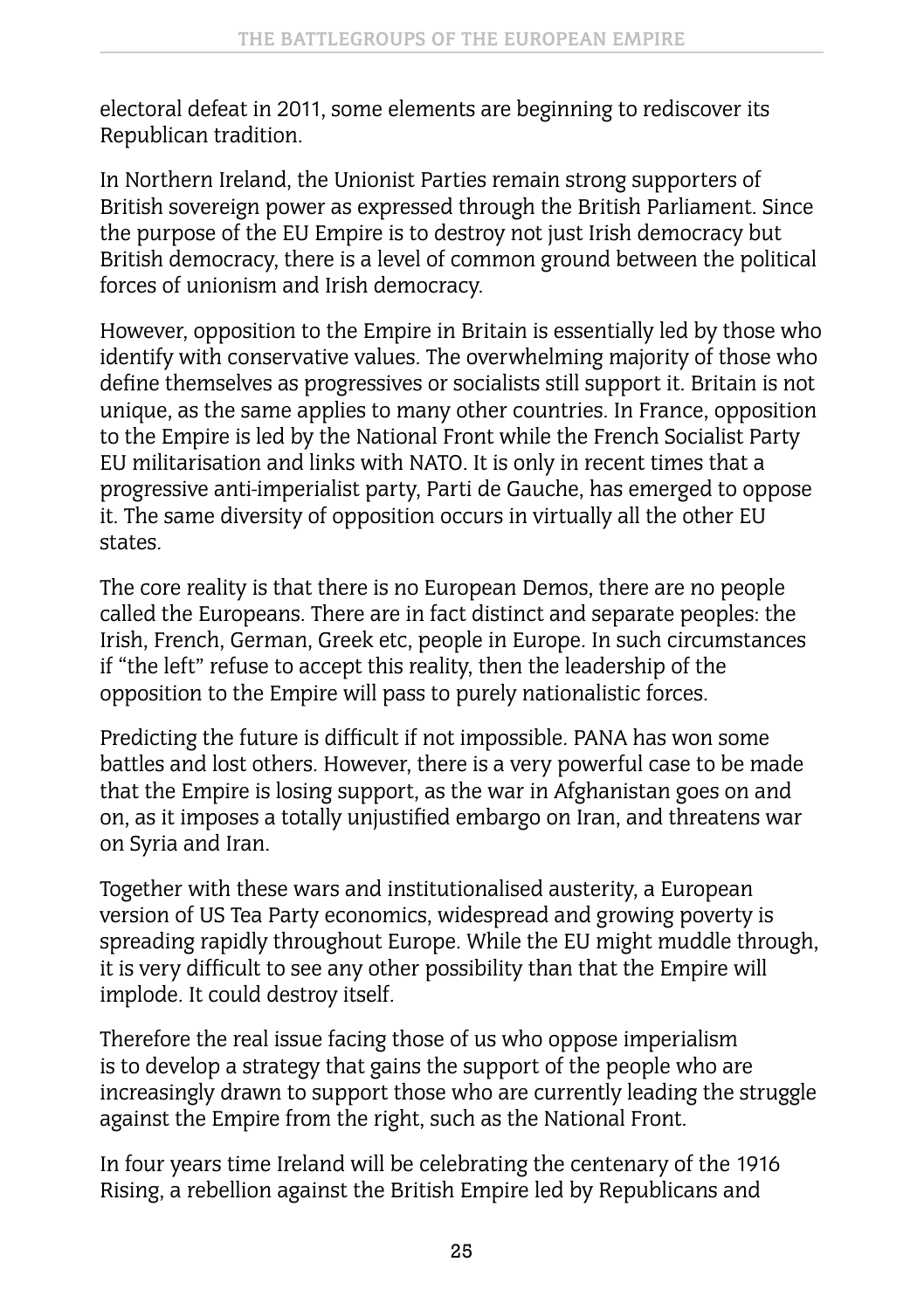Socialists. PANA seeks not only to rebuild that alliance against the European Empire within Ireland, but to advocate that our strategy should be taken up by progressive forces throughout the other states of the EU. It also seeks to build links with peace groups in the other NATO States including the USA where the same neo-liberal militarist ideology remains dominant, an option available to PANA because of the strong historical connections between Ireland, the US and Canada.

PANA is only a very small part of the global anti-imperialist peace movement, a fact recognised through our decision to seek affiliation to the World Peace Council. If global imperialism is to be defeated it needs a global peace movement.

The defeat of the EU Empire, the abolition of NATO and the revitalisation of the only global and inclusive organisation committed to inclusive global security, the United Nations, has been the key objectives of PANA for 16 years. If Irish history

is our guide, what's 16 years in a history of struggle that stretches back well over 200 years?

In 1790 Wolfe Tone, the founder of Irish Republicanism wrote his first political pamphlet. The objective is the same now as it was then. Let us continue the struggle to achieve The Irish Republic.

#### "EVERYTHING IS BENEFICIAL TO IRELAND THAT THROWS US ON OUR OWN STRENGTH

*We should then look to our own internal resources, and scorn to sue for protection to any foreign state; we should spurn the idea of moving a humble satellite round any power, however great, and claim at once, and enforce, our rank among the primary nations of the earth. Then should we have what under the present system we never shall see, A NATIONAL FLAG and spirit to maintain it."* The Spanish War by Theobald Wolfe Tone 1790

Another Europe is possible. A Europe that is a partnership of independent, democratic States, legal equals without a military dimension.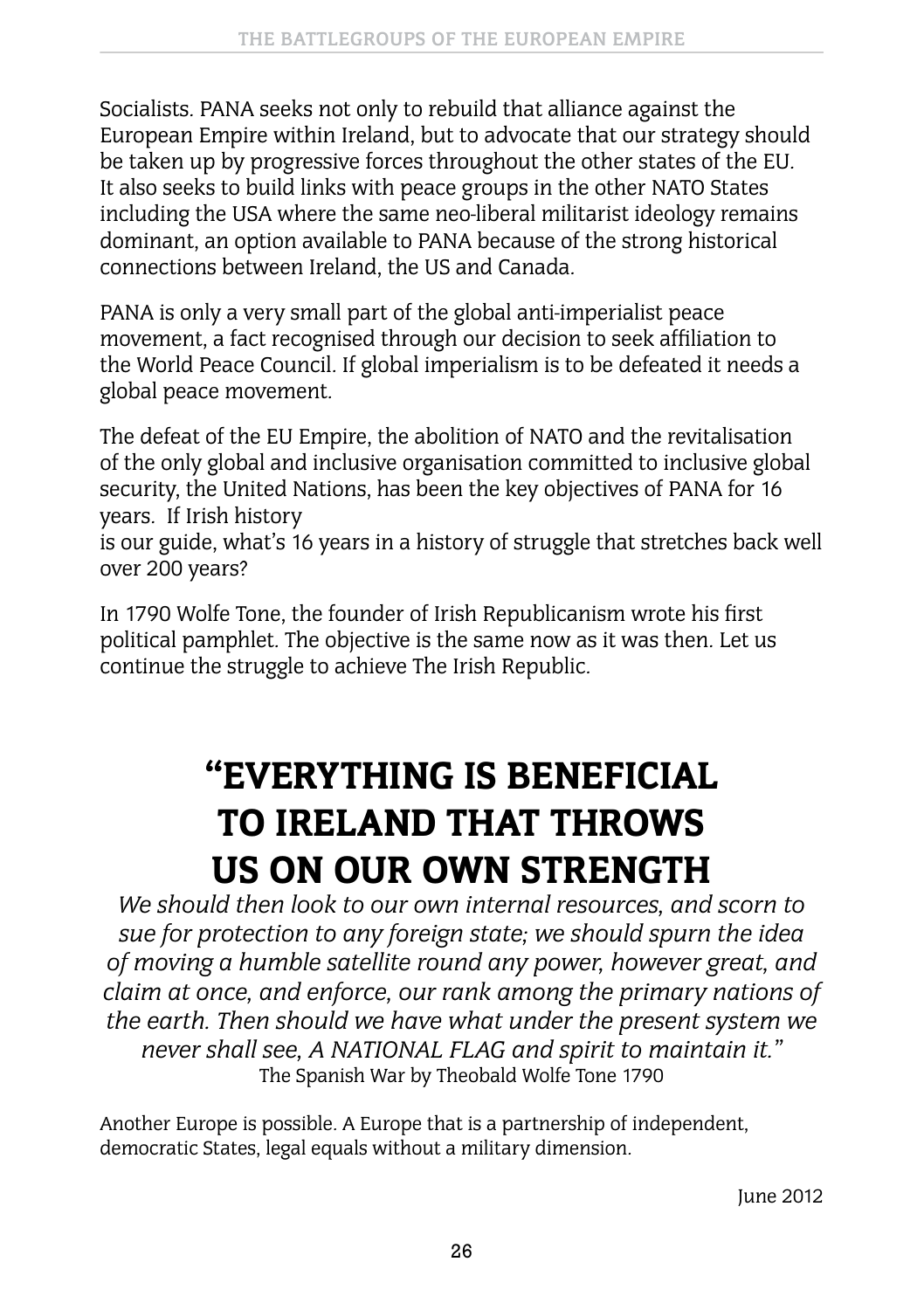

#### Peace and Neutrality Alliance Comhaontas Na Síochána is Neodrachta

Telephone: +353 1 235 1512 Email: info@pana.ie Web: www.pana.ie

#### **OBJECTIVES**

- 1. It is within the OSCE and a reformed United Nations, and not the EU, that Ireland should pursue its security concerns.
- 2. Ireland should pursue a positive neutrality and independent foreign policy and not join or form an association with any military alliance, such as NATO.
- 3. Ireland should seek to promote European and international security through a policy of disarmament and should therefore oppose the militarisation of the EU.
- 4. Ireland should refuse to cooperate with or condone in any way policies or military groupings which maintain nuclear weapons or any weapons of mass destruction.
- 5. Irish troops should only serve abroad as peacekeepers under the auspices of the UN.

#### **MEMBERSHIP**

| <b>Annual Subscription:</b>           |  |  |
|---------------------------------------|--|--|
| Individual Waged €45                  |  |  |
| Unwaged $\ldots \ldots \ldots \in 15$ |  |  |

#### **Group Subscriptions:**

| Group $1 - 250$ $60$            |
|---------------------------------|
| Group 251 - 500 €85             |
| Group 501 - 1,000. €180         |
| Group $1,001 - 4,000 \in 385$   |
| Group 4,001 - 8,000 €650        |
| Group 8,001 - 12,000. . €1,000  |
| Group $12,000 + \ldots + 2,000$ |
|                                 |

Membership is open to all individuals, groups and organisations that support our objectives.

Please complete this form and return it with your subscription to: PANA, Dalkey Business Centre, 17 Castle Street, Dalkey, Co. Dublin, Ireland

| Subscription:                       |                                                      |                                                                       |
|-------------------------------------|------------------------------------------------------|-----------------------------------------------------------------------|
|                                     | I would also like a PANA Badge (€3.75 each)          |                                                                       |
|                                     |                                                      | We would appreciate it if you could pay your subscription via         |
|                                     |                                                      | Standing Order. If you do, we will send you a free badge.             |
| Standing Order Request:             |                                                      |                                                                       |
|                                     |                                                      |                                                                       |
|                                     |                                                      |                                                                       |
|                                     |                                                      |                                                                       |
|                                     |                                                      | $\overline{\phantom{a}}$ Account No: $\overline{\phantom{a}}$         |
|                                     | Please charge to my/our account and pat to:          | N.I.B., 9/10 Upper Georges Street, Dun Laoghaire, Co. Dublin, Ireland |
|                                     | For the credit of The Peace and Neutrality Alliance. | Account number 21106511 the sum of €                                  |
| date annually until further notice, |                                                      |                                                                       |
|                                     |                                                      |                                                                       |
|                                     |                                                      |                                                                       |
|                                     |                                                      |                                                                       |